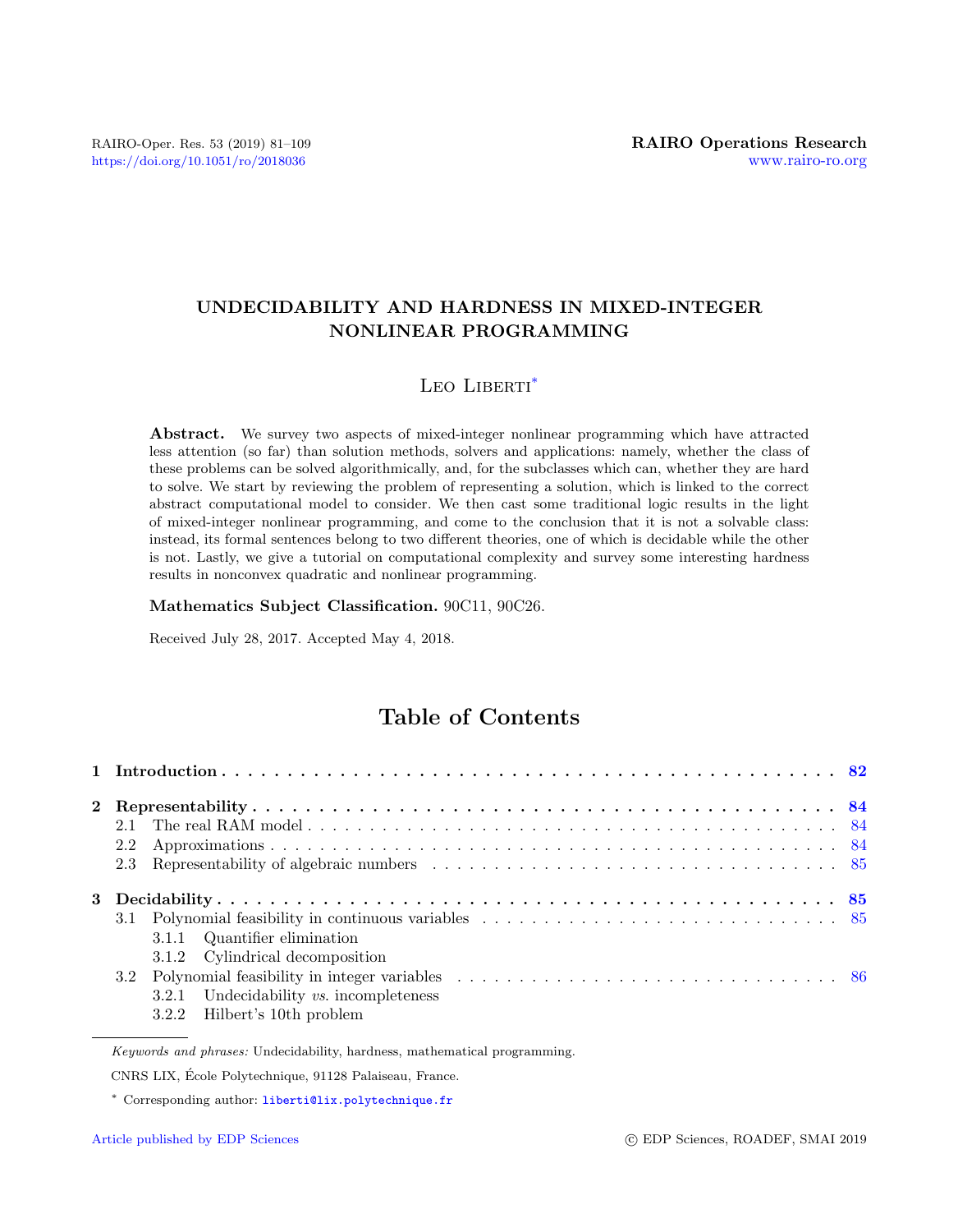|   | 3.3     |       | -89                                                   |     |  |  |
|---|---------|-------|-------------------------------------------------------|-----|--|--|
|   | 3.4     |       |                                                       |     |  |  |
|   | $3.5\,$ |       |                                                       | 90  |  |  |
|   |         | 3.5.1 | Quadratic integer programming                         |     |  |  |
|   |         | 3.5.2 | Polynomial minimization in integers                   |     |  |  |
|   |         | 3.5.3 | Systems of nonlinear equations                        |     |  |  |
|   |         | 3.5.4 | Unconstrained continuous global optimization          |     |  |  |
|   |         | 3.5.5 | Box-constrained continuous global optimization        |     |  |  |
|   | $3.6\,$ |       |                                                       | 92  |  |  |
| 4 |         | 93    |                                                       |     |  |  |
|   | 4.1     |       |                                                       | -93 |  |  |
|   |         | 4.1.1 | Turing machines                                       |     |  |  |
|   |         | 4.1.2 | Polytime and exponential problems                     |     |  |  |
|   |         | 4.1.3 | The class P                                           |     |  |  |
|   |         | 4.1.4 | The class NP                                          |     |  |  |
|   |         | 4.1.5 | Reductions                                            |     |  |  |
|   |         | 4.1.6 | The hardest problem in the class                      |     |  |  |
|   |         | 4.1.7 | The reduction digraph                                 |     |  |  |
|   |         | 4.1.8 | Decision vs. optimization                             |     |  |  |
|   |         | 4.1.9 | When the input is numeric                             |     |  |  |
|   | 4.2     |       |                                                       | 96  |  |  |
|   | 4.3     |       | 96                                                    |     |  |  |
|   |         | 4.3.1 | $NP$ -hardness                                        |     |  |  |
|   |         | 4.3.2 | Strong NP-hardness                                    |     |  |  |
|   |         | 4.3.3 | $NP$ -completeness                                    |     |  |  |
|   |         | 4.3.4 | Box constraints                                       |     |  |  |
|   |         | 4.3.5 | Trust region subproblems                              |     |  |  |
|   |         | 4.3.6 | Continuous quadratic knapsack                         |     |  |  |
|   |         | 4.3.7 | Convex QKP                                            |     |  |  |
|   |         | 4.3.8 | The Motzkin-Straus formulation                        |     |  |  |
|   |         | 4.3.9 | QP on a simplex                                       |     |  |  |
|   |         |       | 4.3.10 QP with one negative eigenvalue                |     |  |  |
|   |         |       | 4.3.11 Bilinear programming                           |     |  |  |
|   |         |       | 4.3.12 An open question by Vavasis, settled by Matsui |     |  |  |
|   |         |       | 4.3.13 Establishing local minimality                  |     |  |  |
|   | 4.4     |       |                                                       |     |  |  |
|   |         | 4.4.1 | Verifying convexity                                   |     |  |  |
|   |         | 4.4.2 | The copositive cone                                   |     |  |  |
| 5 |         |       |                                                       |     |  |  |

### 1. INTRODUCTION

<span id="page-1-0"></span>This survey paper discusses two of the lesser known aspects of mixed-integer nonlinear programming (MINLP): computability and computational complexity. More precisely, we focus on their negative sides: undecidability and hardness.

Mathematical programming (MP) formulations of the MINLP class can model any single-level, singleobjective MP problem, as long as it does not involve black-box functions or oracles. An MINLP formulation is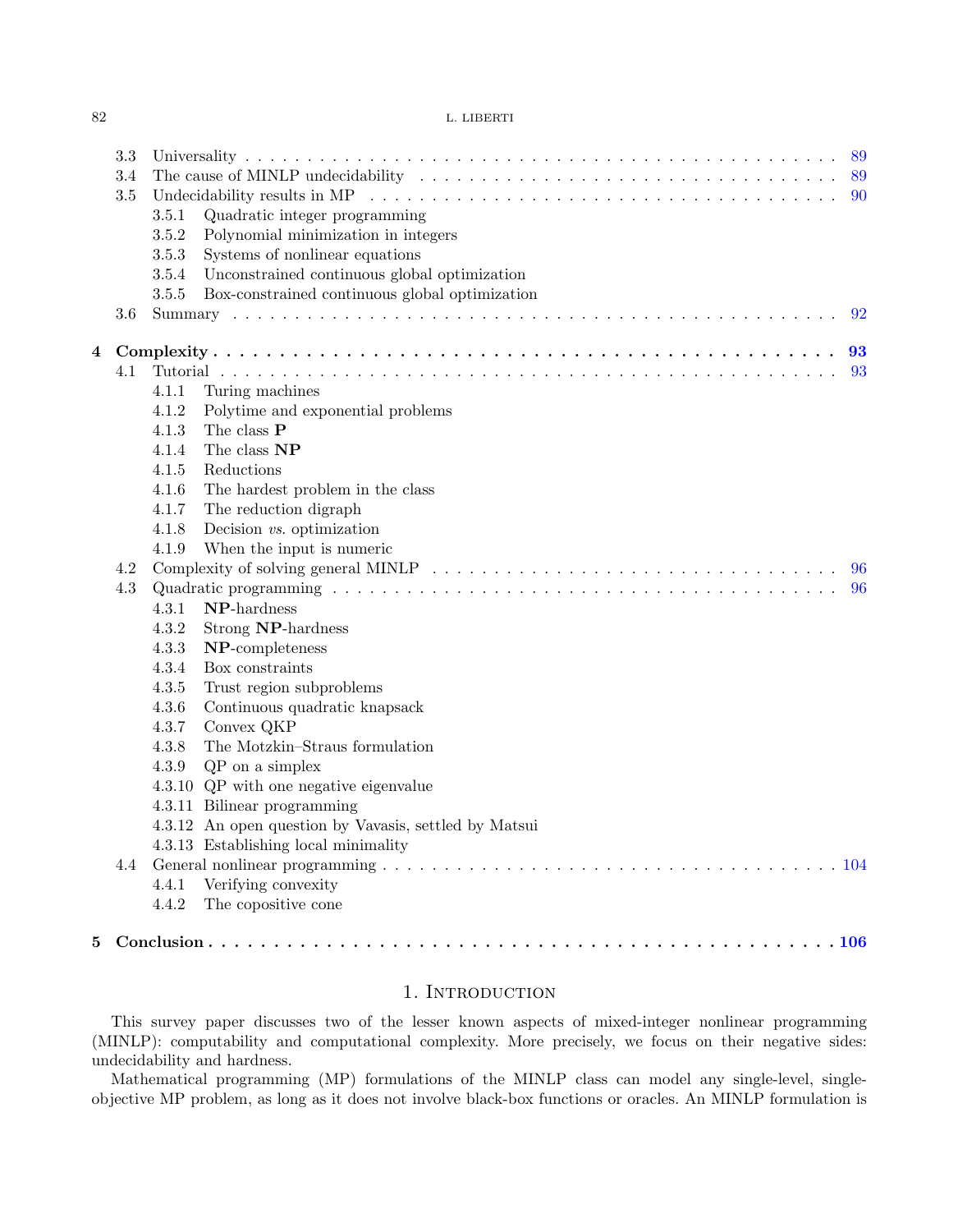formally written as follows:

<span id="page-2-0"></span>
$$
\begin{array}{rcl}\n\min_{x \in \mathbb{F}^n} & f(x) \\
g(x) & \in & [g^L, g^U] \\
x & \in & [x^L, x^U] \\
\forall j \in Z & x_j \in \mathbb{Z}.\n\end{array} \tag{1.1}
$$

The symbols  $n, f, g, g^L, g^U, x^L, x^U, Z$  in equation [\(1.1\)](#page-2-0) encode the input of the problem (also known as the *instance*). The formal sentence equation  $(1.1)$  reads informally as follows: given a positive integer n, a function  $f: \mathbb{F}^n \to \mathbb{F}$  (where  $\mathbb{F}$  is a number field containing  $\mathbb{Z}$ ), a vector-valued function  $g: \mathbb{F}^n \to \mathbb{F}^m$ , vectors  $g^L \leq g^U \in$  $\mathbb{F}^m$  and  $x^L \leq x^U \in \mathbb{F}^n$ , and an index set  $Z \subseteq \{1, \ldots, n\}$ , find a vector  $x^* \in \mathbb{F}^n$  to be assigned to the decision variable vector x, such that  $x^*$  minimizes the given objective function  $f(x)$  and is feasible with respect to (w.r.t.) the given constraints, *i.e.*,  $g(x^*) \in [g^L, g^U]$  and  $x^* \in [x^L, x^U]$ .

The field  $F$  is usually one of the following:

- the field  $\mathbb R$  of reals (replaced for practical computation by the set of floating point representable reals);
- the field  $\mathbb O$  of rationals (for complexity results);
- the field  $\mathbb C$  of complex numbers (which turns up in few but important applications, e.g., alternating current optimal power flow problems [\[78\]](#page-28-0));
- a cartesian product of an appropriate number of copies (matching the number of components of x) of any of the above.

The symbols  $f, g$  in equation [\(1.1\)](#page-2-0) do not range over all possible functions: they are assumed to describe functions in "closed form". More formally, they are sentences of a formal language involving variable symbols, numerical constants from Q and a finite number of arithmetical, algebraic and possibly even transcendental operators, e.g.,  $3x_1 - 4x_2$ ,  $x_1^2x_3$  and  $\log(\frac{1}{x_1})$ . This language is used to represent functions in a way that can be encoded by a computer. Note that a well-formed string of this language corresponds to a unique function (however, the same function might have more than a single string description), and that there are countably many strings in this language, but uncountably many functions: it follows that we cannot represent every function. But since polynomials are representable in this form, and they are dense in all continuous functions over an interval, we can at least approximate all continuous bounded functions as closely as we wish, provided the string length is not bounded.

If the objective function and the continuous relaxation of the feasible region of equation  $(1.1)$  are convex, the formulation is called "convex MINLP" (cMINLP). Notice, however, that because of the integrality constraints, a convex MINLP is not in general a convex optimization problem. If  $Z = \emptyset$  equation [\(1.1\)](#page-2-0) is a Nonlinear Programming (NLP) problem, called "convex NLP" (cNLP) if the objective and feasible region are convex.

Natural processes are mostly nonlinear, whereas man-made processes are often linear or at least wellapproximated by linear forms. As a result MINLP ends up being the tool of choice in man-made processes at the interface with natural phenomena, such as chemical and bio-chemical engineering [\[32,](#page-27-0) [37,](#page-27-1) [38\]](#page-27-2), electromechanical engineering [\[19,](#page-26-0) [65\]](#page-27-3), energy management [\[16,](#page-26-1) [73,](#page-28-1) [74\]](#page-28-2), reservoir engineering [\[58\]](#page-27-4), alternating current optimal power flow [\[76,](#page-28-3) [78\]](#page-28-0), and water network design [\[14\]](#page-26-2). Typically, the nonlinearities occur as a consequence of the natural processes, and the integer variables (which are often binary) model the turning on and off of certain man-made controllers. MINLP is also used to model some man-made processes, such as portfolio optimization [\[8,](#page-26-3) [64\]](#page-27-5), trim loss minimization in the cutting industry [\[42,](#page-27-6) [50\]](#page-27-7), and more [\[26,](#page-26-4) [53\]](#page-27-8). Moreover, MINLP occurs in purely mathematical problems, such as the KISSING NUMBER PROBLEM (KNP) [\[60\]](#page-27-9), where the nonlinearities arising from packing spheres around a spherical surface, with binary variables that control the presence or absence of the spheres.

MINLP is by now a large field of study [\[53\]](#page-27-8): large enough to make a "universal MINLP survey" impossible to write in the space of an article, and even a complete MINLP book a significant hurdle. This survey takes the point of view of computability and complexity. Most of the discussed results are "old" (by MINLP standards)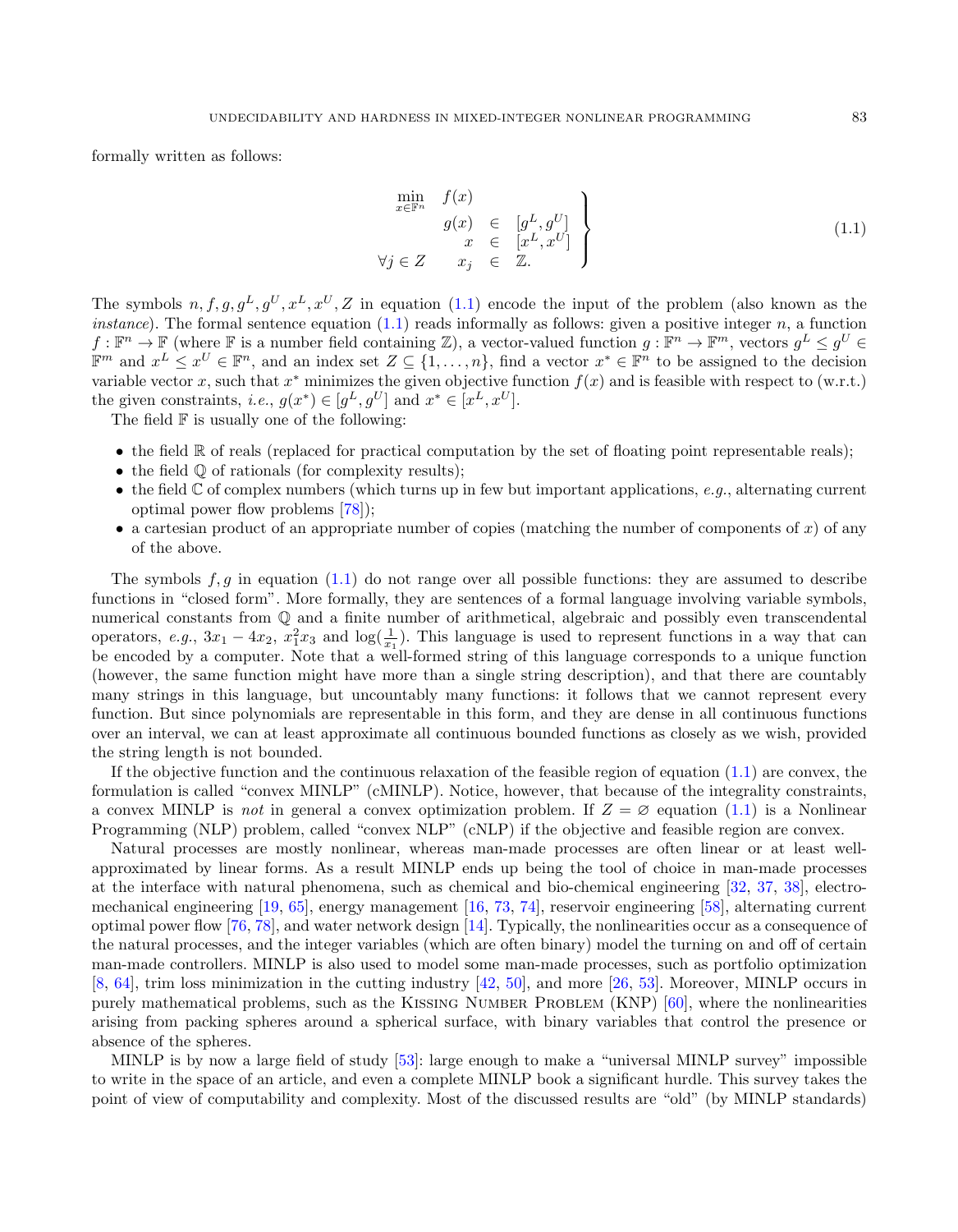and established. But not all may be widely known within the MINLP community. This survey does not aim at relating every co-occurrence of MINLP and computability or complexity: the choice is personal, and based on interest, usefulness, and/or elegance. Many proofs are sketched only briefly. Many works in nonlinear discrete optimization do not appear here because a recent survey already exists [\[44\]](#page-27-10).

For more information about MINLP, nonconvex NLP, applications, and solution algorithms, see the following surveys [\[6,](#page-26-5) [18,](#page-26-6) [27,](#page-26-7) [39,](#page-27-11) [69\]](#page-28-4) and books [\[32,](#page-27-0) [33,](#page-27-12) [53,](#page-27-8) [80,](#page-28-5) [82\]](#page-28-6). Some sources also delve in complexity issues, specially as regards efficiently solvable cases [\[44\]](#page-27-10). Further information in topics discussed in this survey can be found in more specialized surveys or books [\[12,](#page-26-8) [30,](#page-27-13) [85\]](#page-28-7).

### 2. Representability

<span id="page-3-0"></span>The solutions of linear programs (LP) and mixed-integer linear programs (MILP) have rational components as long as the input data is rational. For MINLP, the situation is not so clear, as solution components might involve irrational numbers (both algebraic and transcendental, depending on the involved functions). To the best of our knowledge, there are three main approaches to representability.

### <span id="page-3-1"></span>2.1. The real RAM model

The computational complexity model of Blum *et al.* [\[10\]](#page-26-9) (often referred to as *real RAM* model) essentially eschews the problem of representation, as it defines the real equivalent of computational complexity classes such as P, NP and their relationships. In the real RAM model, storing or reading any real number has unit cost. This model of computation is mostly used for theoretical results concerning the complexity of algorithms in numerical analysis, scientific computing, and dynamical systems.

The real RAM computational model focuses on the complexity of the computational process while discounting the difficulties of representing real numbers. It extends the definitions of complexity classes such as P, NP and the notion of completeness for a complexity class. For example, the problem of solving the class of multivariate polynomial equations of degree 4 is shown to play the same role as satisfiability (sat) for the Turing Machine  $(TM)$  [\[83\]](#page-28-8) model, *i.e.*, it is **NP**-complete.

### <span id="page-3-2"></span>2.2. Approximations

The approach taken by the Global Optimization (GO) community, specially those who develop sBB algorithms, consists in finding a (rational, or rather floating point encoded) solution  $x^*$  yielding an objective function value  $f^* = f(x^*)$  within a given  $\varepsilon > 0$  of the true globally optimal function value  $\tilde{f}$ :

<span id="page-3-3"></span>
$$
|f^* - \tilde{f}| \le \varepsilon. \tag{2.1}
$$

Note that, since the true optimal value  $\tilde{f}$  is not known, in practice equation [\(2.1\)](#page-3-3) is enforced by requiring that  $|f^* - \bar{f}| \leq \varepsilon$ , where  $\bar{f}$  is a guaranteed lower bound to the optimal objective function value, usually computed by solving a convex relaxation  $(54]$ , Sect. 3.7) of equation  $(1.1)$ .

The approach considered in [\[47\]](#page-27-15) is more accurate, as it insists that the solution  $x^*$  is within a given  $\varepsilon > 0$ tolerance of the true optimum  $\tilde{x}$ :

$$
||x^* - \tilde{x}||_{\infty} \le \varepsilon. \tag{2.2}
$$

This means that  $x^*$  is the same as  $\tilde{x}$  in  $O(\log \frac{1}{\varepsilon})$  decimal digits. Other than that, all arithmetical operations on reals take  $O(1)$  time. Since one only needs to consider  $O(\log \frac{1}{\varepsilon})$  decimal digits, this assumption places this representation approach within the TM model of computation.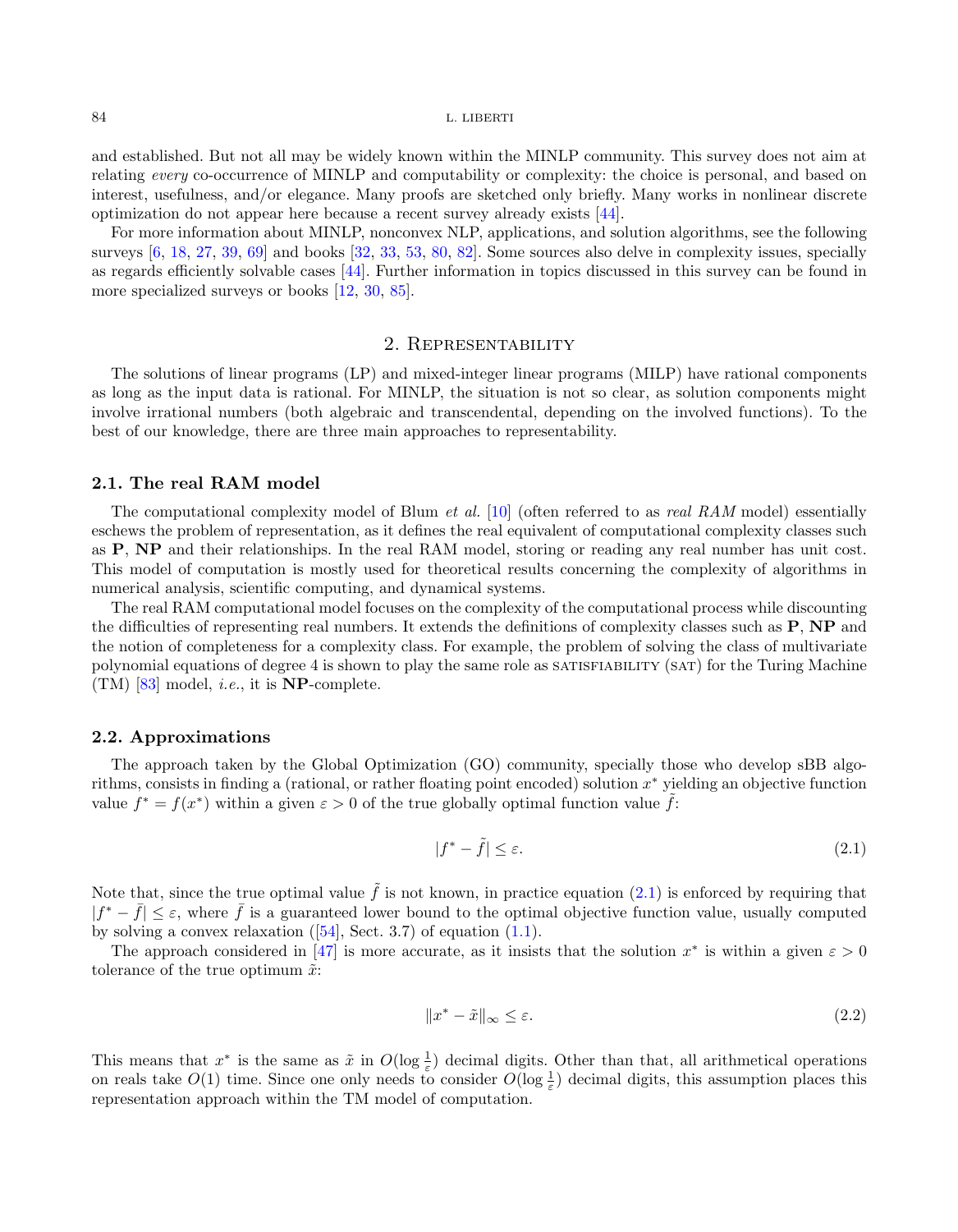### <span id="page-4-0"></span>2.3. Representability of algebraic numbers

Better representations, but limited to algebraic numbers, are based on their minimal polynomials. The most common is the Thom encoding, a pair  $(p_\alpha, \sigma)$ , where  $p_\alpha(x)$  is the minimal polynomial of  $\alpha$  (of degree d, say) and  $\sigma : \{0, \ldots, d\} \to \{0, -1, 1\}$  encodes the sign of the kth derivative of  $p_\alpha$  at  $\alpha$  ([\[4\]](#page-26-10), Prop. 2.28). Simpler representations are possible for specific tasks, e.g.,  $\sigma$  might be replaced by a rational number a which is closer to  $\alpha$  than to any other real root of  $p_{\alpha}$  [\[5\]](#page-26-11).

Identifying minimal polynomials can be achieved using Gröbner bases [\[17\]](#page-26-12). There are at least two papers  $[20, 40]$  $[20, 40]$  $[20, 40]$  where Gröbner bases are used to diagonalize the polynomial Karush–Kuhn Tucker (KKT) system of a Polynomial Programming (PP) problem (though in those papers the last phase would perform back-substitution with floating point numbers – but those floating point numbers could in principle be used as "closest rationals" in the second representation mentioned in the above paragraph).

Gröbner bases can be found by Buchberger's algorithm  $[17]$ . It takes as input a rational multivariate polynomial equation system

<span id="page-4-3"></span>
$$
\forall i \le m \quad p_i(x) = 0. \tag{2.3}
$$

It then proceeds by diagonalizing equation [\(2.3\)](#page-4-3) to a new polynomial system  $\forall i \leq m' \ (q_i(x) = 0)$  such that the leading terms of  $p_i$ 's and  $q_i$ 's (w.r.t. some given fixed monomial order) generate the same ideal.

Like Gaussian elimination, this diagonalization can be used for performing back-substitution as long as the equation  $q_{m}(x)$  only depends on a single variable. Unlike Gaussian elimination, however, m' generally exceeds m, and it does not yield a guarantee that  $q_i$  will contain strictly fewer variables than  $q_{i+1}$ : the diagonal structure might contain blocks of polynomials depending on the same set of variables.

Buchberger's algorithm monotonically increases the size of the ideal generated by the leading terms of G. The algorithm terminates because, by Hilbert's basis theorem, ascending chains of ideals must eventually become stationary. The termination condition is verified even if the last considered polynomial is not univariate. Although the back-substitution process then generally fails (unless all polynomials are solvable after back-substitution), the diagonal form still holds. Unfortunately, Buchberger's algorithm has doubly exponential computational complexity in general, though it behaves singly exponentially in some cases [\[3\]](#page-26-14).

An interesting development of Gröbner's bases, involving *chordal networks* [\[21\]](#page-26-15), yields polynomial systems that are larger than Gröbner bases, but provide the same back-substitution functionality for finding a solution of a polynomial system of equations, and are cheaper to construct.

### 3. DECIDABILITY

<span id="page-4-1"></span>Can we even solve MINLP? The short answer is no: we cannot solve them in full generality (see Sect. [3.2](#page-5-0) below). But the full answer is rather more interesting: MINLP is a class of problems related to two different theories, one of which is decidable, while the other is not.

But first, what does *decidability* mean? This term is almost synonymous with *computability*: a function  $f: X \to D$  is computable if there exists a TM that, for any input  $x \in X$ , provides  $f(x)$  as an output. The term "decidable" applies to relations instead of functions: a k-ary relation R on  $D<sup>k</sup>$  is decidable if, given  $d_1, \ldots, d_k \in D$ , there exists a TM that decides whether the k-tuple  $d = (d_1, \ldots, d_k)$  is in R. Since "being in R" can be encoded as a YES/NO type of question, decidability applies to decision problems.

### <span id="page-4-2"></span>3.1. Polynomial feasibility in continuous variables

MINLP contains as a subset all Polynomial Feasibility Problems (PFP) where the variables range over the reals:

<span id="page-4-4"></span>
$$
\forall i \le m \qquad p_i(x) \quad \mathcal{R} \quad 0,\tag{3.1}
$$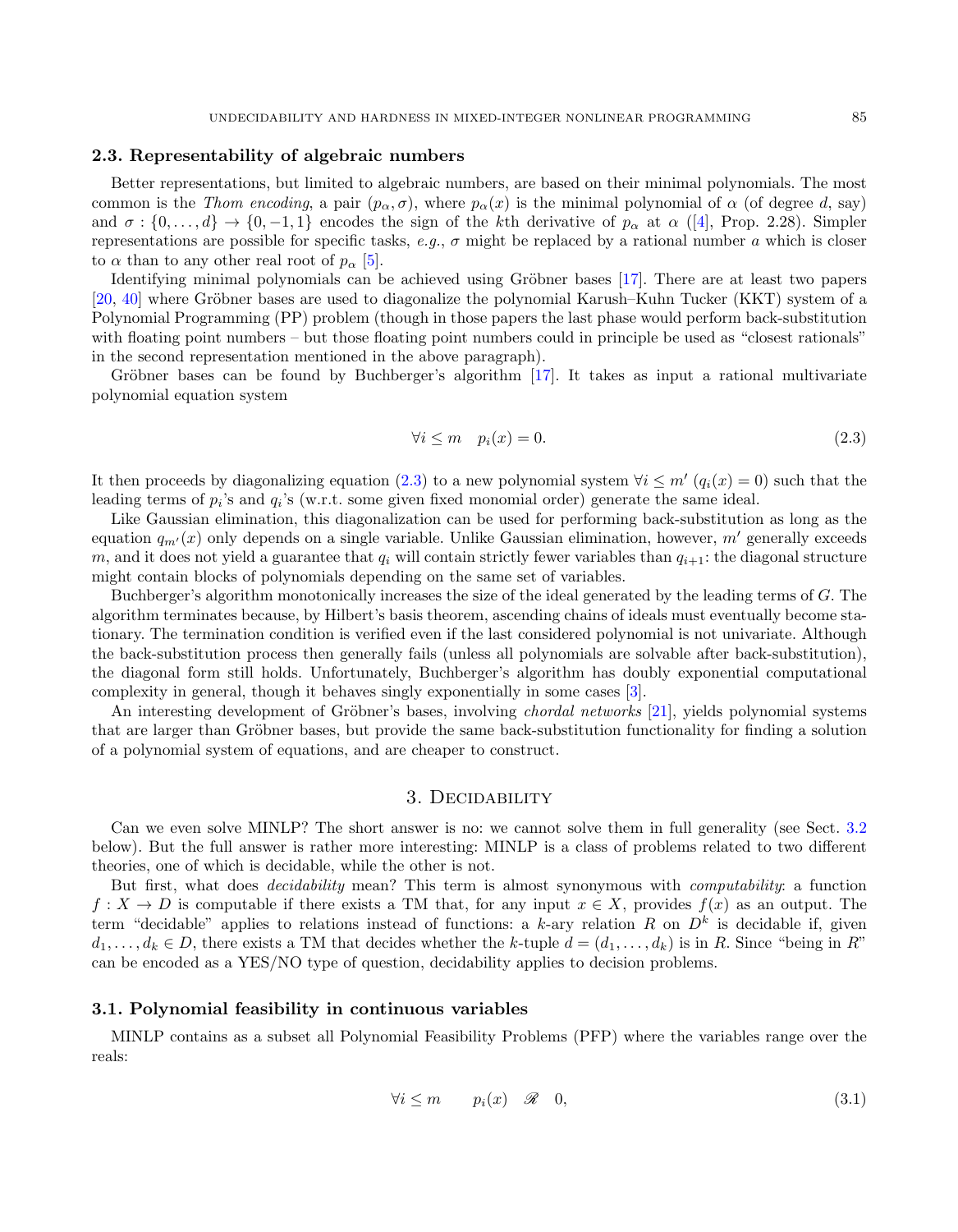where the  $p_i$ 's are rational polynomials and the relation symbol  $\mathscr R$  is one of  $\{\geq,=\}$ . Note that equation  $(3.1)$ can in fact be expressed with a single relation  $\mathscr{R}$ , either  $\geq$  or =, since every equation can be expressed by a pair of inequalities with opposite sign, and every inequality  $p_i(x) \ge 0$  can be rewritten as  $p_i(x) + s_i^2 = 0$ , where  $s_i$  is an additional continuous variable. We consider the question whether there is an algorithm for deciding if an instance of equation  $(3.1)$  has a solution or not.

#### 3.1.1. Quantifier elimination

Systems like equation [\(3.1\)](#page-4-4) are decidable by [\[81\]](#page-28-9). Most algorithms for deciding equation [\(3.1\)](#page-4-4) are based on a technique known as quantifier elimination, which reformulates a quantified logical sentence with variable terms into one without quantifiers or free variables. Deciding truth or falsity can then be achieved by elementary manipulations leading to either a tautology  $1 = 1$  or a contradiction  $0 = 1$ . Note that Tarski's algorithm can be applied to a larger class of polynomial systems than equation  $(3.1)$ : the relation symbol  $\mathscr R$  can actually range over  $\{\geq,>,=,\neq\}.$ 

Tarski's proof extends for 57 pages of a RAND Corporation technical report [\[81\]](#page-28-9). To showcase an easier quantifier elimination example, we shall restrict our discussion to dense linear orders ([\[59\]](#page-27-17), p. 38). This theory includes logical formulae involving  $\forall, \exists, \neg, \wedge, \vee$ , the variable symbols  $x_1, x_2, \dots$ , the terms True, False, the real numbers as constants, and the relation symbols  $\leq, =$ . Sentences of this theory are inductively reduced to a standard form  $\exists x_i$  s.t.  $q(x)$ , where q has no quantifiers. Using the properties of linear order relations, each possible atomic formula involving s  $\mathscr R$  t (where s, t are either variables or real constants, and  $\mathscr R$  is a relation in  $\{<,=\}\$  is reduced to either True or False. The interesting "mixed" cases, where s is a variable and t is a constant (or *vice versa*) are reduced to intervals of the form  $r_1 < x_i < r_2$  where  $r_1, r_2$  are real constants, and henceforth to  $r_1 < r_2$ , which evaluates to either True or False. Essentially, quantifier elimination reduces this theory to deciding whether an interval is empty or not. In the process, it eliminates variable symbols with the corresponding quantifier.

#### 3.1.2. Cylindrical decomposition

Well after Tarski's 1948 quantifier elimination algorithm, it was discovered [\[23\]](#page-26-16) that the decision procedure of systems such as equation [\(3.1\)](#page-4-4) is in some sense a nontrivial extension of the dense linear order case. The solution set of equation [\(3.1\)](#page-4-4) consists of finitely many connected components, which can be recursively built out of cylinders with bases shaped as points or intervals the extremities of which are either points, or  $\pm\infty$ , or algebraic curves depending on variables involved at previous recursion levels. Although Collins' algorithm is doubly exponential in the number of variables, a singly exponential algorithm was described in [\[4\]](#page-26-10).

The cylindrical decomposition result of [\[23\]](#page-26-16) consists of a topological and a geometric part. The topological part states that the feasible regions of equation [\(3.1\)](#page-4-4) (where  $\mathscr R$  ranges in  $\{>, \geq, =, \neq \}$ ), also called semialgebraic sets, can be decomposed into a finite number of connected components. The geometric part gives the recursive description mentioned above in terms of cylinders. The topological part was known previous to Collins' contribution, see  $e.g., [66]$  $e.g., [66]$ .

### <span id="page-5-0"></span>3.2. Polynomial feasibility in integer variables

In this section, we shall consider equation  $(3.1)$  subject to integrality constraints on the vector x of decision variables (it suffices to consider equations only, since, as mentioned above, an inequality can be reduced to an equation by adding a single squared unrestricted slack variable):

<span id="page-5-1"></span>
$$
\begin{array}{rcl}\n\forall i \le m & p_i(x) & = & 0 \\
\forall j \le n & x_j & \in & \mathbb{Z},\n\end{array}
$$
\n(3.2)

where we assume that the  $p_i$ 's are polynomials over  $\mathbb Z$ . In other words, given a system equation  $(3.2)$  of polynomial equations in integers, can we decide whether it has a solution?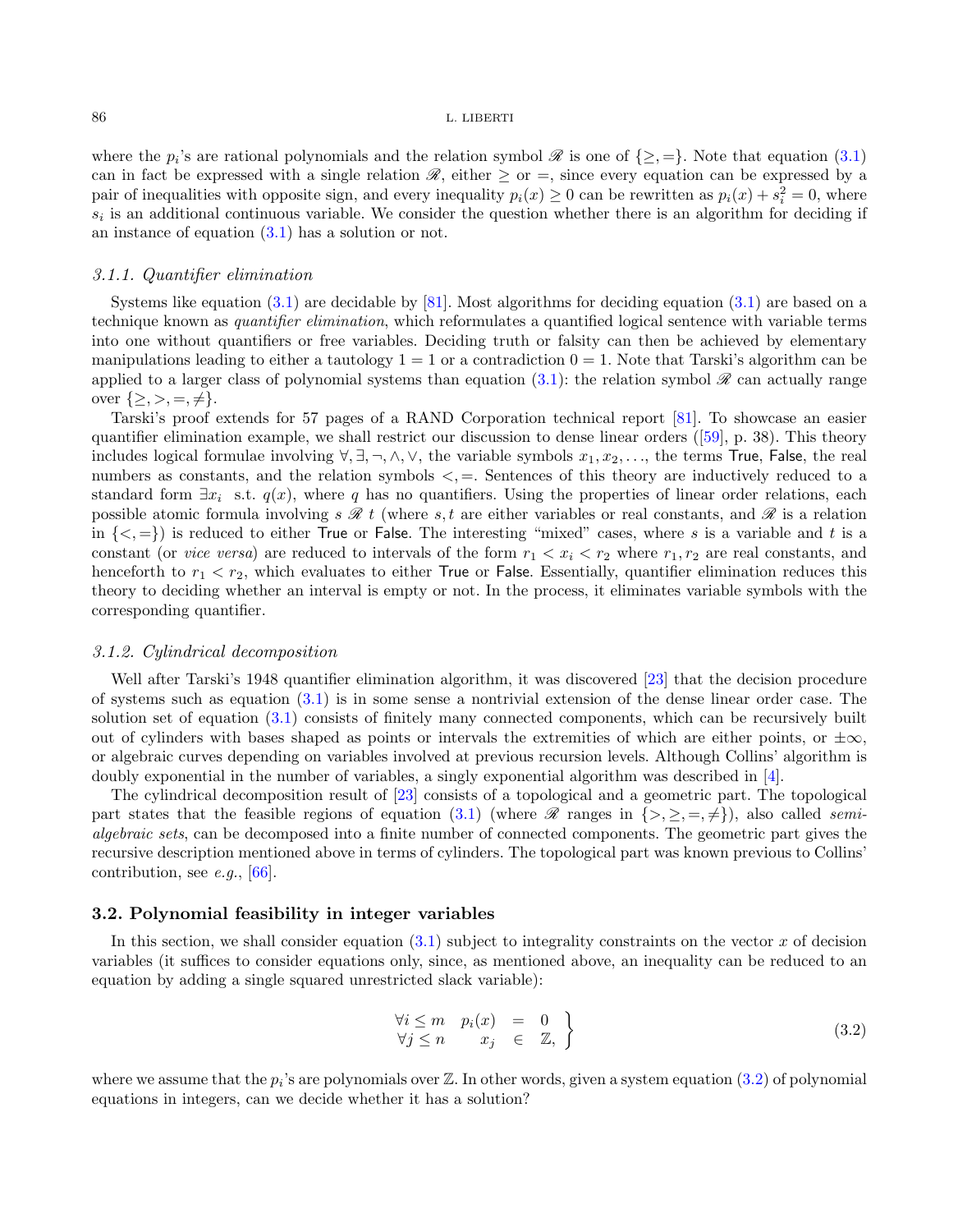### 3.2.1. Undecidability vs. incompleteness

We introduce the notion of a *formal system S* informally, as follows. S is a quadruplet  $(L, G, A, R)$  where L is a finite language,  $G$  is a grammar over  $L$  which defines a set of well-formed formulae called *sentences*,  $A$  is a set of given sentences called *axioms*, and R is a set of *inference rules* (e.g., modus ponens) which define relations over sentences. Given a sentence p, a proof for p in S is a sequence of iterative applications of inference rules to sentences that are either axioms or for which a proof was already provided.

Undecidability is sometimes related to Gödel's incompleteness theorem  $[34]$ . Undecidability and incompleteness are, however, two different notions. A consistent formal system S is incomplete when it has at least a sentence p such that neither p nor  $\neg p$  are provable within S. Gödel's (first) incompleteness theorem states that any S capable of encoding arithmetic in  $\mathbb N$  is either inconsistent or incomplete. This leaves open the question of decidability, *i.e.*, of whether there exists an algorithm that, given any  $p$  in  $S$ , decides whether  $p$  is provable within S or not.

There is a common misconception that if a formal system S is decidable, then it cannot be incomplete. The (faulty) argument goes as follows. If a formal system S is decidable, then for any given sentence p it is possible to decide whether p is provable in S or not. So, in case p is provable, then  $\neg p$  cannot be, and vice versa. Hence, either p or  $\neg p$  must be provable within S, which implies that S cannot be incomplete.

The error arises in thinking that the "vice versa" above exhausts all possibilities. For two sentences p and  $\neg p$  in S, there are four assignments of the property "provability within S" to the two sentences: (i) both are provable, (ii) the first is provable and the second is not, (iii) the first is not and the second is, and (iv) neither is provable. The first assignment leads to the inconsistency of S, it should be discarded since we assumed that S is consistent. The second and third assignments are part of the above (faulty) argument. The error stems from forgetting the fourth assignment, *i.e.*, that both p and  $\neg p$  may fail to be provable within S. This condition is described by saying that p is independent of S. If p is independent of S, a decision algorithm for provability in S would answer NO when given either p or  $\neg p$  as input. So, a formal system can be decidable but incomplete.

Let us see an example, the formal systems of algebraically closed fields of prime characteristic are both decidable and incomplete. Up to isomorphism, there is an algebraically closed field of prime characteristic for each distinct prime integer q. Given q, let us consider the formal system  $ACF<sub>q</sub>$ . Its axioms are: the field axioms, an axiom schema stating that every polynomial splits, and an axiom stating that the characteristic of the field is a finite prime q, namely  $C_q \equiv \sum_{i \leq q} 1 = 0$  (the language, grammar, and rules of inference are the ordinary ones from elementary mathematics). Because there exist algebraically closed fields of characteristic zero (e.g.,  $\mathbb{C}$ ), it is clear that the finite characteristic axioms are independent of the rest of the axioms (otherwise, if there existed proofs of the finite characteristic axioms from the other field axioms, C could not have characteristic zero). And yet, the finite characteristic axioms are easy to recognize: a TM could scan a sentence and syntactically decide whether it is a finite characteristic axiom or not, for example using a regular expression. Therefore, a decision algorithm for  $ACF_q$  can be devised as follows. Given a sentence p:

- (i) if p is a finite characteristic axiom for q return True (meaning: the sentence is an axiom of the FS so it is its own zero-line proof within the FS);
- (ii) if p is a finite characteristic axiom for  $q' \neq q$ , or its negation, return False (meaning: there is no proof for p within the FS);
- (iii) if p is neither, use a quantifier elimination algorithm for finite fields  $(e.g., [35])$  $(e.g., [35])$  $(e.g., [35])$  to determine whether the p is True or False.

So, these formal systems are decidable but incomplete. Note that the decision algorithm operates within the FS, but the reason why it works has to be explained in the meta-language, outside of the FS.

As it turns out, if S encodes arithmetic in  $\mathbb N$  and is consistent, it is not only incomplete (by Gödel's first incompleteness theorem) but also undecidable. This was settled by in [\[83\]](#page-28-8) by a diagonalization argument involving an undecidable decision problem called the *Halting problem* – is there an algorithm for deciding whether a given TM terminates or not?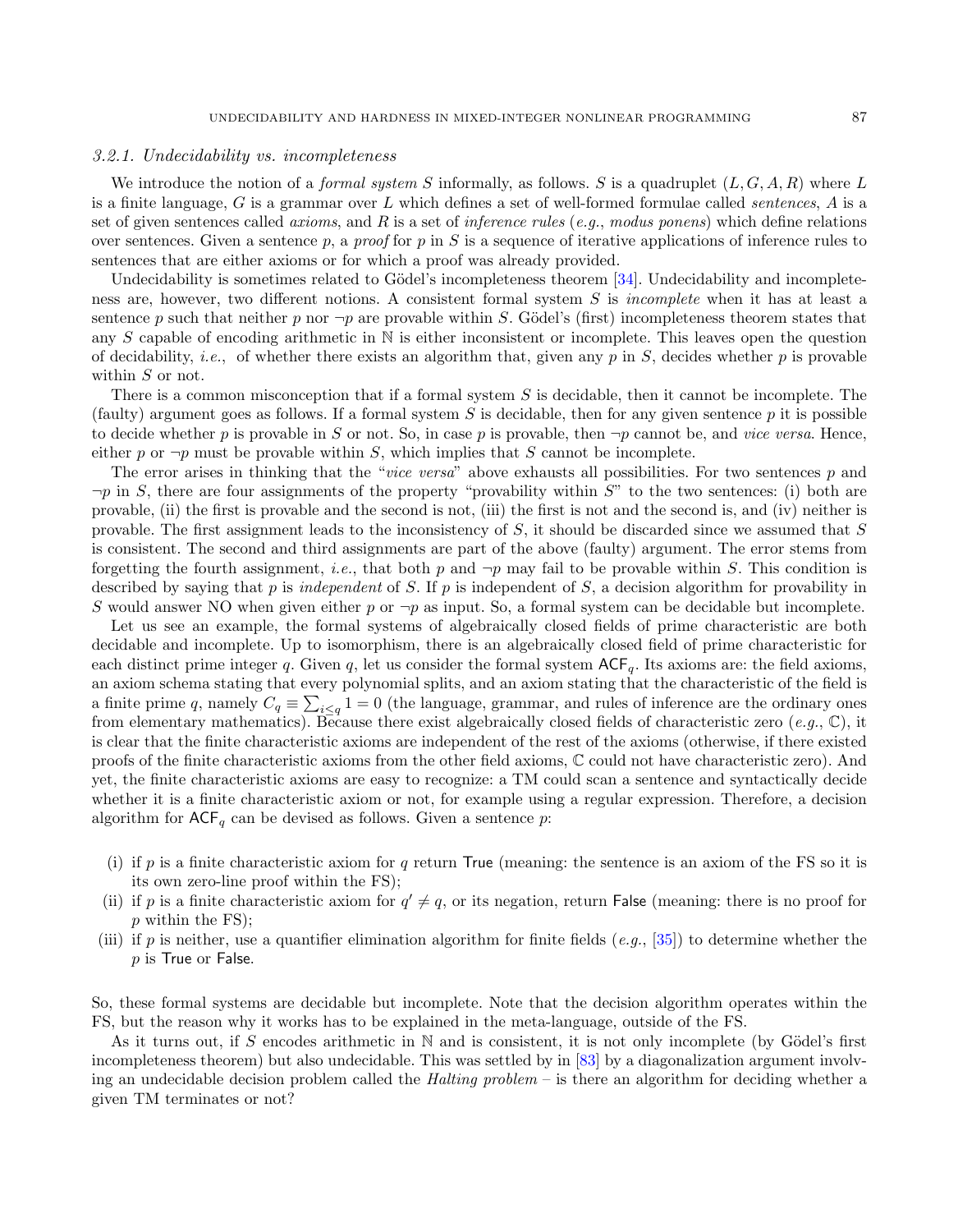### 3.2.2. Hilbert's 10th problem

We now come back to our MINLP feasibility problem in equation [\(3.2\)](#page-5-1). Each equation in the system is known as a *Diophantine equation* (DE). Let S be a formal system encoding arithmetic in  $\mathbb N$ . Systems of DEs are certainly well-formed formulae within  $S$ . Although the set of all well-formed formulae in  $S$  is undecidable. we still do not know whether the limited subset described by the form of equation  $(3.2)$  is "general enough" to be undecidable. The common property of all feasibility systems is that the integer variables  $x_1, \ldots, x_n$  are implicitly quantified by existential quantifiers "∃", but no universal quantifier "∀". Moreover, equation [\(3.2\)](#page-5-1) only consists of sentences involving polynomials, whereas exponentiation is also part of arithmetic in integers. We can now frame the question as follows: is the set of all existentially quantified polynomial sentences of S decidable or not? This can be seen as a modern restatement of Hilbert's 10th problem.

From the proof of Gödel's first incompleteness theorem  $[36]$ , it is clear that Gödel only used a finite number of bounded universal quantifiers in order to construct his argument. Davis, in [\[28\]](#page-27-21), shows that a single bounded universal quantifier is sufficient to encode undecidable statements:

$$
\exists y \forall z \le y \exists x_1, \dots, x_n \quad p(y, z, x) = 0,\tag{3.3}
$$

where p is an integral polynomial, and  $x_1, \ldots, x_n, y, z$  are all in N. In [\[29\]](#page-27-22), it is shown that there exist undecidable problems that are almost in the desired form:

$$
\exists x_1, \dots, x_n \in \mathbb{N} \quad \eta(x) = 0,\tag{3.4}
$$

but where  $\eta$  is an *exponential* DE, *i.e.*, a function that can be written using arithmetical operations and exponentiation. In a landmark result, Matiyasevich proved in 1970 [\[61\]](#page-27-23) that the exponential relationship  $a = b^c$ can be expressed by means of a DE (*i.e.*, without exponentiation), thereby settling Hilbert's 10th problem in the negative. This result is now known as the Matiyasevich–Davis–Putnam–Robinson (MDPR) theorem. In the setting of this paper, the MDPR theorem means that

<span id="page-7-0"></span>
$$
\exists x_1, \dots, x_n \in \mathbb{N} \quad p(x) = 0,\tag{3.5}
$$

where p is a polynomial, is generally undecidable. This makes equation  $(3.2)$  undecidable, which, by inclusion, makes MINLP undecidable, too.

The MDPR theorem is more general than it may seem at first sight.

(i) A system of DEs such as equation  $(3.2)$  is equivalent to a single DE such as equation  $(3.5)$ : it suffices to write

$$
p(x) = \sum_{i \le m} (p_i(x))^2.
$$

- (ii) The undecidability results relate to N rather than Z, but this is without loss of generality: we can transform any DE with solutions in Z to one with solutions in N by writing  $x_i = y_i^+ - y_i^-$  (where  $y_i^+, y_i^- \in \mathbb{N}$ ). Conversely, since every non-negative integer is the sum of four squares, we can express the (non-negative integer) *i*th component  $x_i$  of the argument  $x$  of  $p(x)$  as  $x_i = a_i^2 + b_i^2 + c_i^2 + d_i^2$ , where  $a_i, b_i, c_i, d_i$  are in  $\mathbb{Z}$ .
- (iii) The result also holds for polynomial DEs with coefficients over Q: it suffices to write rational coefficients as fractions, find the least common multiple L of the denominators, and consider  $Lp(x)$  instead of  $p(x)$ .

Finally, it might seem strange to consider at a single polynomial equation such as equation [\(3.5\)](#page-7-0), and claim that it is undecidable. To a theoretical computer scientist, it sounds like saying that a single instance of a problem is undecidable (this would be absurd: decidability applies to instance classes, not single instances). In fact, the variable vector x occurring as an argument of  $p(x)$  is partitioned in two (integer) subsequences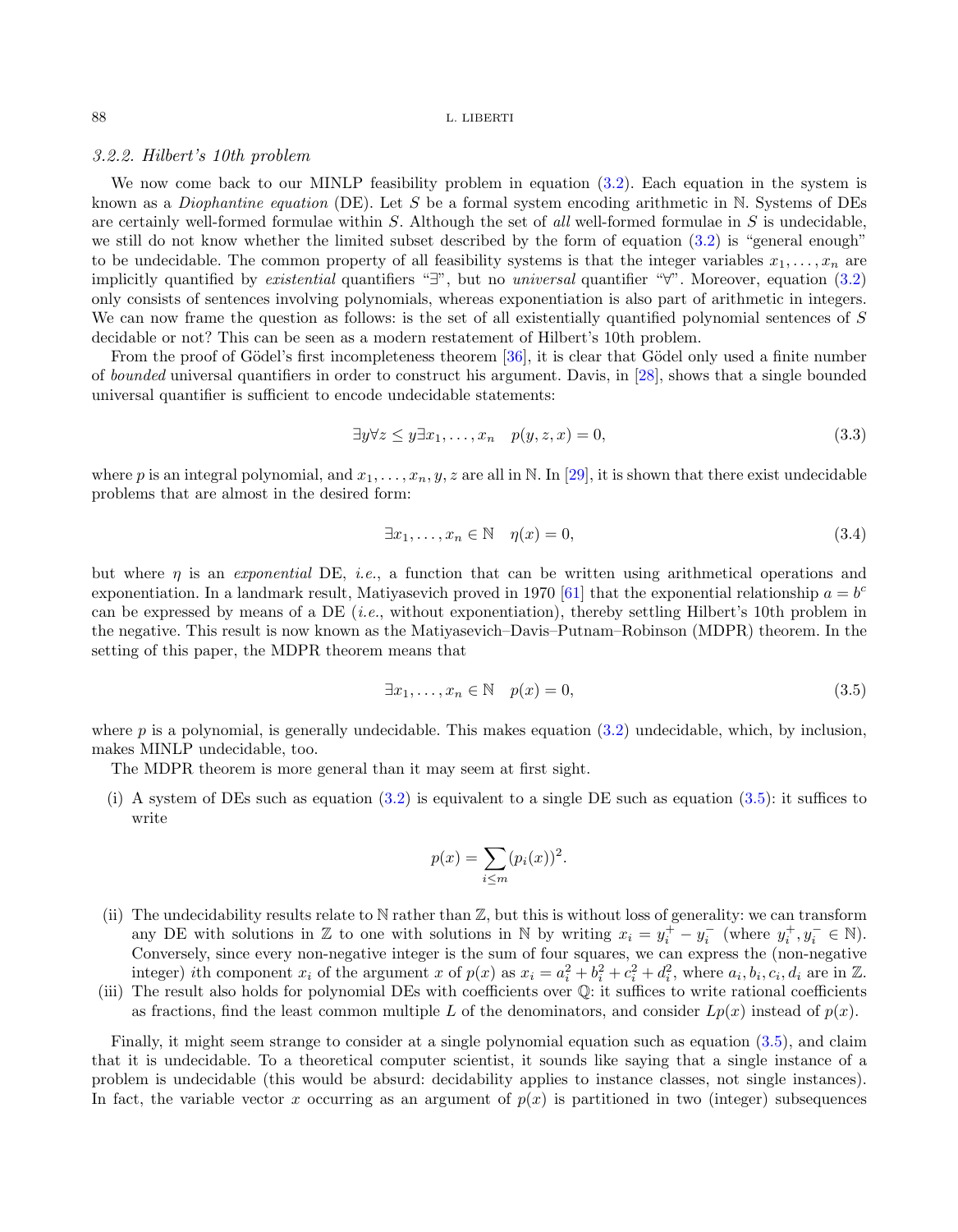$\alpha = (\alpha_1, \ldots, \alpha_\ell)$  and  $y = (y_1, \ldots, y_N)$ , so that  $\alpha$  encodes the parameters of an "instance", and y the solution. The MDRP result in this setting follows because:

- (a) every recursively enumerable set W can be encoded by a single polynomial equation  $p^{W}(\alpha, y) = 0$  such that any string w is encoded in  $\alpha$ , and  $w \in W$  if  $p(\alpha, y) = 0$  has a solution in y;
- (b) there exist recursively enumerable sets that are undecidable.

Recall that a subset of N is *recursively enumerable* if there exists an algorithm for listing all and only its elements (such sets are also called *semi-decidable*). We remark that a set  $W \subseteq \mathbb{N}$  is decidable if both W and its complement  $\bar{W}$  w.r.t. N are semi-decidable. To see this, it suffices to list elements of W alternately with elements of  $\bar{W}$ : the algorithm will terminate in finite time and produce a YES or NO answer about membership of a given  $w$  in  $W$ .

### <span id="page-8-0"></span>3.3. Universality

As remarked in [\[49\]](#page-27-24), recursively enumerable sets can be enumerated in some order  $W_1, W_2, \ldots$  such that the relation  $w \in W_v$ , for some v is also recursively enumerable. This implies the existence of a DE

$$
U(w, v, y) = 0 \tag{3.6}
$$

for some parameters w and v such that  $U(\alpha, v, y) = 0$  has an integer solution y iff  $w \in W_v$ . Such polynomials U are known as *universal Diophantine equations* (UDE). This is equivalent to a universal TM (UTM), which takes as input an encoding of any TM  $T_v$  and any instance w, and simulates  $T_v(w)$ . In this setting,  $T_v$  is a TM that is supposed to determine whether  $w \in W_v$ .

UDEs present potential applications, as they allow the encoding of any computer program into a single polynomial. Studying its properties might help shed light on the program itself. Jones [\[49\]](#page-27-24) conducted a thorough study of two complexity measures for UDEs: their degrees  $\delta$  and the number  $\nu$  of variables occurring in them.

The minimum known value for  $\delta$  is 4, which yields  $\nu = 58$  [\[49\]](#page-27-24). It suffices to take any UDE, and repeatedly replace any degree 2 term by a new variable until we obtain a system of DEs  $\forall i \leq m$  ( $t_i(x) = 0$ ) where each  $t_i(x)$  consists of monomials of degrees 1 and 2. The equation

<span id="page-8-2"></span>
$$
\sum_{i \le m} (t_i(x))^2 = 0 \tag{3.7}
$$

is therefore a UDE with degree  $\delta = 4$ . In passing, we also conclude that, in general, systems of (many) quadratic DEs (QDE) are also undecidable. Decreasing  $\nu$  unfortunately yields large increases on  $\delta$ : a pair  $(\delta, \nu) = (1.638 \times$  $10^{45}$ , 9) was found by Matiyasevich [\[49\]](#page-27-24).

The  $(4, 58)$  UDE, suitably modified to minimize the number B basic operations (additions and multiplications) required to evaluate the polynomial, yields  $B = 100$  [\[49\]](#page-27-24). This implies that for any statement p which can be proved within the formal system  $S$ , p has a proof which only involves 100 integer additions and multiplications.

Coming back to MINLP, since UDEs are subsets of this class, it follows that MINLP inherits their properties. Thus, there exist universal MINLP formulations, though they may be hard to exploit in practice. The dynamics of a universal register machine have been modelled in [\[56\]](#page-27-25) using an infinite MINLP which becomes finite, and practically solvable, on bounded executions (boundedness ensures termination of the underlying TM).

### <span id="page-8-1"></span>3.4. The cause of MINLP undecidability

Considering Sections [3.1](#page-4-2) and [3.2,](#page-5-0) we can ascribe the undecidability of MINLP to the presence of integer variables. This is apparently in contrast with the fact that any integer can be expressed within a theory encoding polynomials and just continuous variables: given any  $a \in \mathbb{Z}$ , the equation

$$
x - a = 0
$$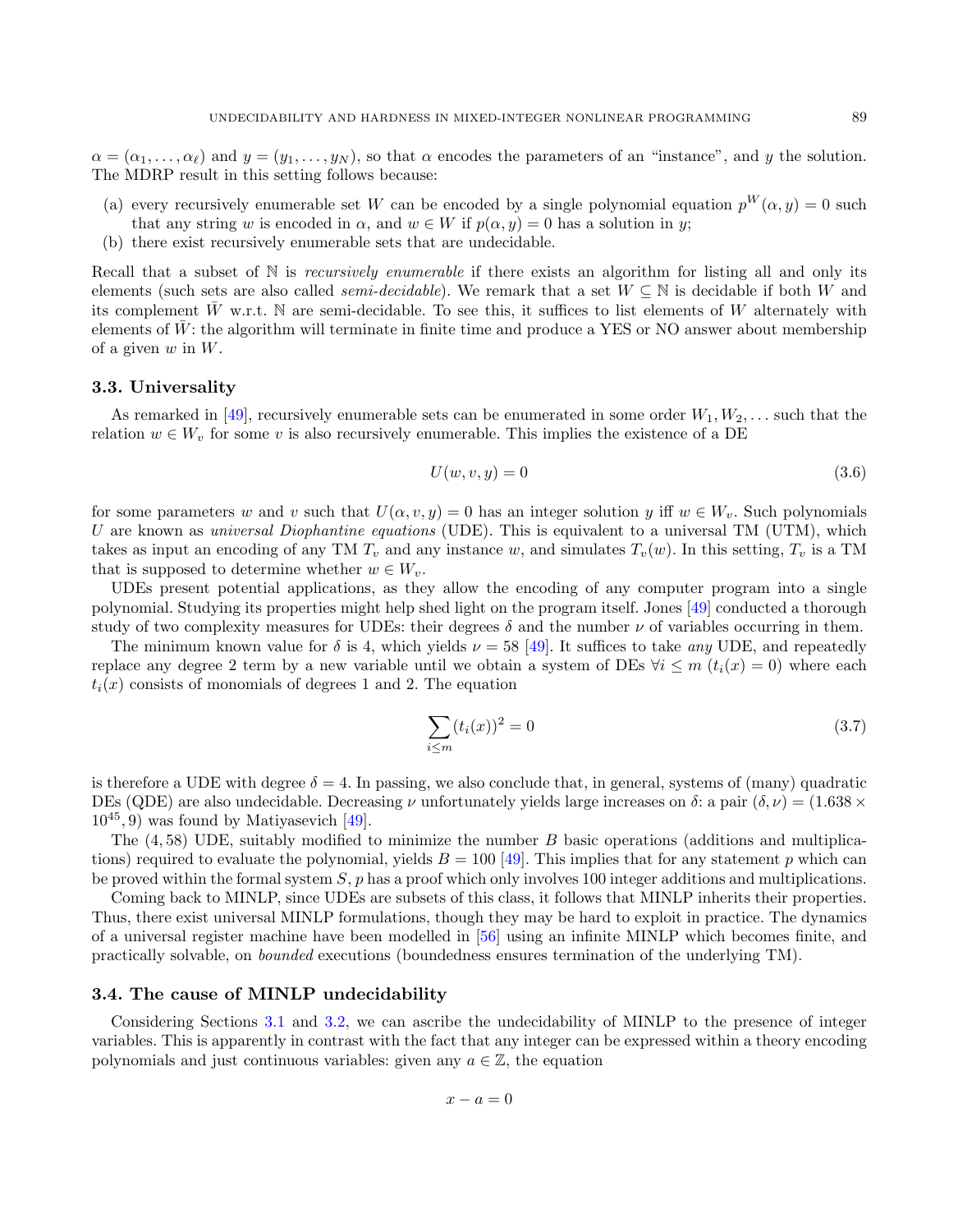is polynomial and encodes the fact that the continuous variable  $x$  should take the integer value  $a$ . Taking this further, we can write  $x \in \{a_1, \ldots, a_k\}$  for any integer values  $a_1, \ldots, a_k$  using the polynomial equation

$$
(x-a_1)\cdots(x-a_k)=0.
$$

A different approach uses the length  $\ell$  of the finite sum  $y + y + \cdots + y$  (say it has  $\ell$  occurrences of y) to express the integer  $\ell$  using the polynomial equation  $xy = \sum_{\ell} y$ . Aside from the zero solution, any other solution with  $y > 0$  yields  $x = \ell$ .

However, every finite set  $F$  is decidable, at least if its elements are all given explicitly: any total order on  $F$ provides an enumeration algorithm. Obviously, the complement  $\bar{F}$  of F w.r.t. N is recursively enumerable: just list  $\mathbb N$  and verify if the current element is in  $F$  or not.

To achieve undecidability, we have to look at infinite subsets of N. Is it possible to encode any such set as solutions over R of some (multivariate) polynomial equation? The answer is no: supposing there exists a real polynomial system with a countably infinite set of (integer) solutions would yield an infinite number of connected components in the corresponding variety, contrary to [\[66\]](#page-28-10). Another way of proving this is that, if it were possible to encode N as the set of solutions of a real polynomial system in any (even nonstandard) way, then the theory of polynomials over R would be undecidable, contrary to Tarski's algorithm [\[81\]](#page-28-9). It is common knowledge that, in order to encode all integers in a system of nonlinear equations with variables ranging over  $\mathbb{R}^n$ , one needs at least one periodic function, e.g., the set of solutions of  $sin(\pi x) = 0$  is Z. If the polynomials range over  $\mathbb{C}^n$ , the exponential function (which is periodic over the complex numbers) is also a candidate.

These arguments suggest that a cause of undecidability is the issue of boundedness vs. unboundedness of the decision variables. This is well known in polynomial optimization theory. Indeed, with unbounded variables, even the continuous relaxation of an MILP may need to be reformulated using nonlinear functions for practical usefulness [\[45\]](#page-27-26).

### <span id="page-9-0"></span>3.5. Undecidability results in MP

Although the theories of polynomial equations over the reals and the natural numbers belongs de re to MINLP. since PFP is clearly a subclass of MINLP, the results above are traditionally a part of logic and axiomatic set theory. Here, we focus on results which appeared in the MP literature.

As already mentioned above, [\[56\]](#page-27-25) gives a practically useful proof of the universality of MINLP, and solves some specific instances of the universal MINLP. Moreover, it also proposes an MP formulation to solve an instantiation (in the interval domain) of an abstract interpretation of the execution of arbitrary programs [\[25\]](#page-26-17), in view of performing static analysis of computer code.

### 3.5.1. Quadratic integer programming

To the best of our knowledge, the earliest paper investigating MP and (un)decidability is Jeroslow's 1971 paper [\[48\]](#page-27-27) about the undecidability of quadratic integer programming. Consider the formulation

<span id="page-9-1"></span>
$$
\begin{array}{ll}\n\min & c^{\top}x\\ \n\forall i \leq m & x^{\top}Q^{i}x + a_{i}^{\top}x \leq b_{i}\\ \n\forall j \leq n & x_{j} \in \mathbb{Z},\n\end{array} \right\}
$$
\n(3.8)

where  $c \in \mathbb{Q}^n$ ,  $Q^i$  are rational  $n \times n$  matrices for each  $i \leq m$ ,  $A = (a_i | i \leq m)$  is a rational  $m \times n$  matrix, and  $b \in \mathbb{Q}^m$ . Witzgall's algorithm [\[88\]](#page-28-11) solves equation [\(3.8\)](#page-9-1) when each quadratic form  $x^{\top}Q^ix + a_i^{\top}x$  is parabolic, *i.e.*, each  $Q^i$  is diagonal with non-negative diagonal entries (for  $i \leq m$ ). In contrast, Jeroslow observed that this is a limiting case, since if the quadratic forms are diagonal but are allowed to have some negative entries, then they can encode an undecidable set, via the undecidability theory of DEs. The proof is as follows: given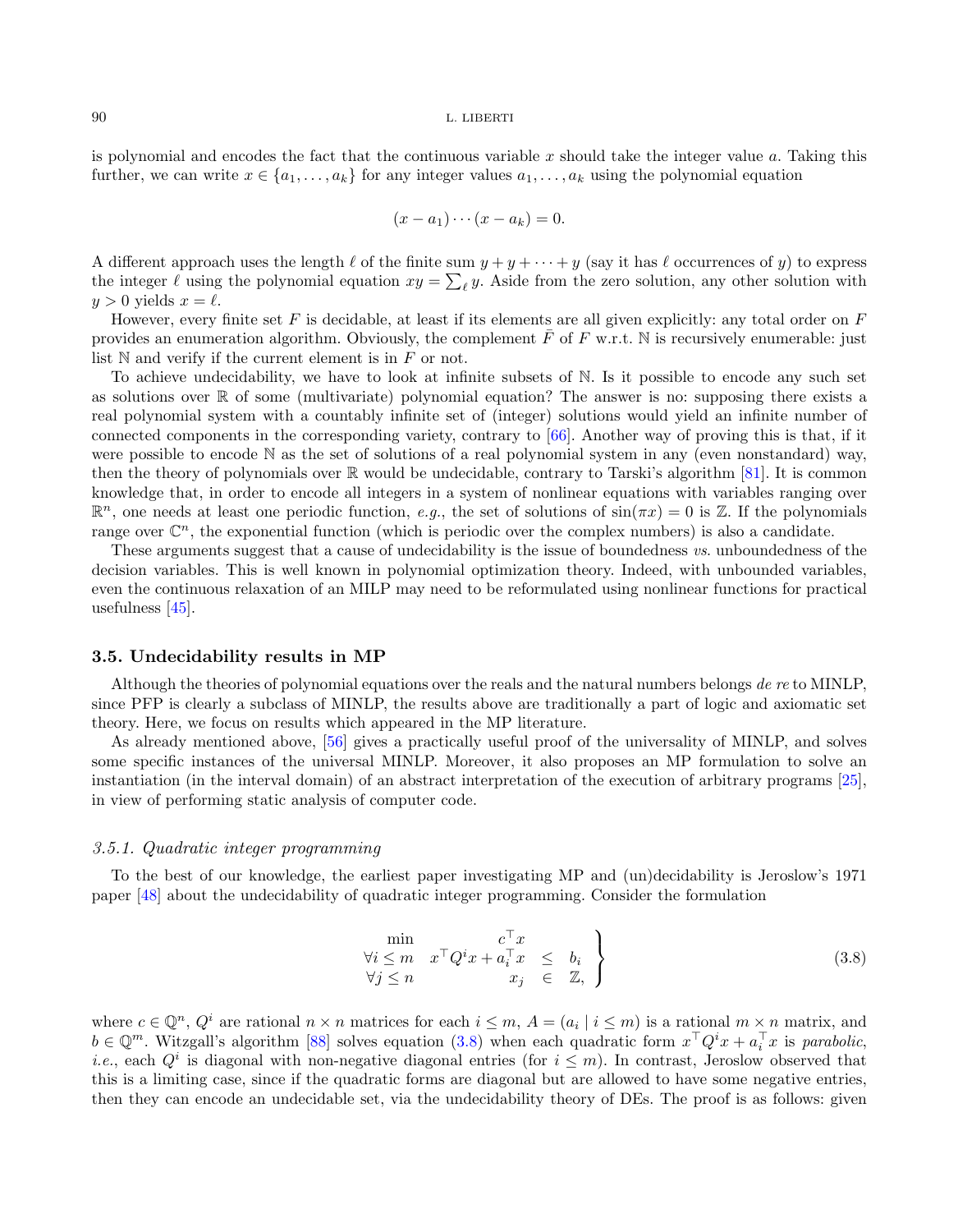an undecidable DE  $p(x) = 0$ , we consider the following subclass of equation [\(3.8\)](#page-9-1):

<span id="page-10-0"></span>
$$
\begin{array}{rcl}\n\min & x_{n+1} \\
(1-x_{n+1})p(x) & = & 0 \\
x_{n+1} & \geq & 0 \\
x_j & \in & \mathbb{Z}.\n\end{array}
$$
\n(3.9)

Obviously, the minimum of equation [\(3.9\)](#page-10-0) is 0 if  $p(x) = 0$  has a solution, and 1 otherwise. Now we follow the argument given above equation  $(3.7)$ , and iteratively linearize products occurring in the k monomials of  $p(x)$  until p can be reformulated to a linear form  $y_1 + \cdots + y_k$ , subject to a set of defining constraints in the form  $y_h = \tau_h(x, y)$ , where each  $\tau_h$  only involves linear occurrences of variables, or their squares, or bilinear products of two variables. This is already undecidable, since finding the optimum of equation [\(3.9\)](#page-10-0) would solve the undecidable DE  $p(x) = 0$ , but Jeroslow notes that one can write each bilinear product of decision variables uv (where  $u, v$  are decision variable symbols occurring in either x or y), by means of an additional variable w, as  $w = u + v$  while replacing uv by  $\frac{1}{2}(w^2 - u^2 - v^2)$ . This yields the required form. Jeroslow also notes that whenever the integer variables are bounded, the problem becomes decidable (since there is only a finite number of possible solutions of  $p(x) = 0$ .

### 3.5.2. Polynomial minimization in integers

The paper [\[89\]](#page-28-12) focuses on undecidable problems in MINLP and global optimization, as detailed in this and the following subsections.

Consider

<span id="page-10-1"></span>
$$
\begin{array}{ll}\n\min \quad q(x) \\
\forall j \le n \quad x_j \in \mathbb{Z},\n\end{array} \right\} \tag{3.10}
$$

where q is a polynomial. The proof given in [\[89\]](#page-28-12) that equation [\(3.10\)](#page-10-1) is undecidable is as follows. Let  $p(x) = 0$ be an undecidable DE. This can be written as  $(p(x))^2 \leq 0$ . Let  $\rho$  be the constant term in  $(p(x))^2$  and  $q(x)$  $(p(x))^{2} + \rho$ . Then we have  $q(x) \leq \rho$ . We have reduced the DE to the problem of deciding whether there exists an integral solution to the problem  $q(x) \leq \rho$ . Since this is a special case of the decision problem corresponding to equation  $(3.10)$ , as the proof in [\[89\]](#page-28-12) argues, the result follows.

It appears that this proof lacks a key step. If we want to argue that equation  $(3.10)$  is undecidable if its decision version  $q(x) \leq \rho$  is, then we have to set  $\rho = q^*$ , the globally optimal value of equation [\(3.10\)](#page-10-1) (invoking bisection as an equivalence between decision and optimization problems is generally invalid in the current setting, since bisection calls for bounded variables, whereas undecidability requires the variables to be unbounded). Unfortunately, the proof already fixes the value of  $\rho$  to the constant term in  $(p(x))^2$ , which turns out to be the square of the constant term in  $p(x)$ . Undecidable DEs are often constructed explicitly as UDEs, for which a common technique is the careful modelling of some UTM equivalent computational framework. If we tamper with the constant term, the modelling may become invalid. This proof could be fixed by exhibiting a specific undecidable DE for which the constant term just happens to be the optimal objective function value of  $\min_x q(x)$ , but this task looks hard to achieve. Unfortunately, all the other results in the paper use this "equivalence" between decision and optimization.

Fortunately, however, the result is true, and has a very simple proof. We define  $q(x) = (p(x))^2$  so that  $\min_x q(x) = 0$  iff  $p(x) = 0$ , since q is a square and its minimum value must be  $\geq 0$ . If we could compute the minimum of  $q(x)$ , we could decide on the solvability of  $p(x) = 0$  according to whether  $\min_x q(x) = 0$  or  $> 0$ . But this is impossible since  $p(x) = 0$  is undecidable.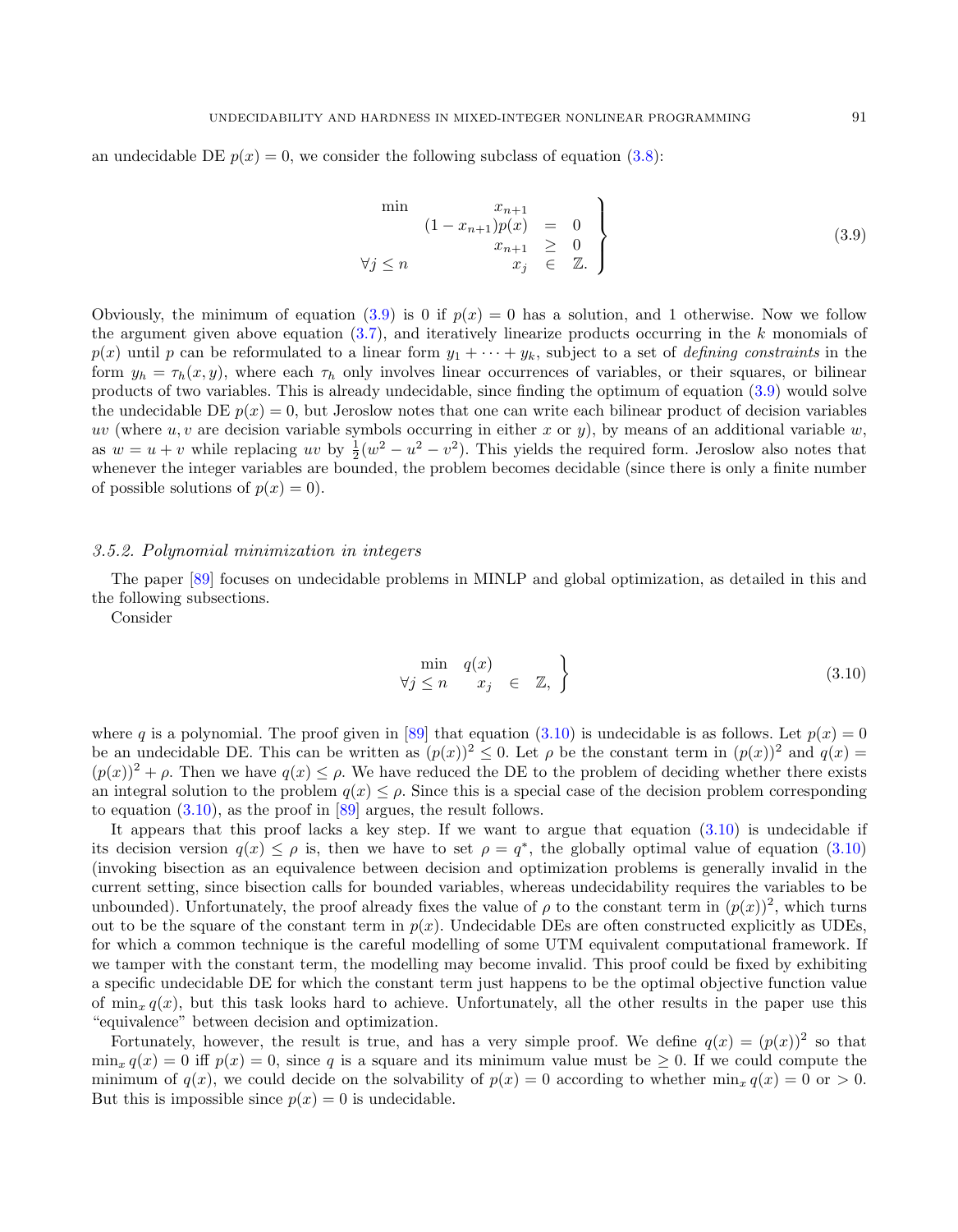### 3.5.3. Systems of nonlinear equations

The paper [\[89\]](#page-28-12) shows that:

<span id="page-11-2"></span>
$$
\forall i \le m \quad g_i(x) = 0,\tag{3.11}
$$

where  $g_i : \mathbb{R}^n \to \mathbb{R}$  are nonlinear functions, is undecidable. If  $p(x) = 0$  is an undecidable DE, then

<span id="page-11-1"></span>
$$
(p(x))^{2} + \sum_{j \leq n} (\sin(\pi x_{j}))^{2} = 0,
$$
\n(3.12)

where x ranges in  $\mathbb{R}^n$ , is precisely a restatement of the DE, and so it is undecidable. Note that equation [\(3.12\)](#page-11-1) is obviously a subclass of equation [\(3.11\)](#page-11-2).

### 3.5.4. Unconstrained continuous global optimization

Consider:

<span id="page-11-3"></span>
$$
\min_{x} q(x),\tag{3.13}
$$

for some nonlinear function  $q(x)$ . It is shown in [\[89\]](#page-28-12) that equation [\(3.13\)](#page-11-3) is undecidable, as follows. Let  $p(x) = 0$ be an undecidable DE. Let  $q(x) = (p(x))^2 + \sum_{j \leq n} (\sin(\pi x_j))^2$ , and suppose  $q^* = \min_x q(x)$  is computable. Then if  $q^* = 0$  we have  $p(x) = 0$  and  $x_j \in \mathbb{Z}$  for all  $j \leq n$ , otherwise we do not, which is equivalent to the decidability of  $p(x) = 0$ , against assumption.

### 3.5.5. Box-constrained continuous global optimization

Consider

<span id="page-11-4"></span>
$$
\min_{x^L \le x \le x^U} q(x),\tag{3.14}
$$

for some nonlinear function  $q(x)$  and some variable bound vectors  $x^L, x^U$ . It is shown in [\[89\]](#page-28-12) that equation  $(3.14)$  is undecidable. Let  $p(y) = 0$  be an undecidable DE. Let

$$
q(x) = (p(\tan x_1, ..., \tan x_n))^2 + \sum_{j \le n} (\sin(\pi \tan x_j))^2
$$
,

then we can enforce  $-\frac{\pi}{2} \le x_j \le \frac{\pi}{2}$  for all  $j \le n$ , *i.e.*,  $x^L = -\frac{\pi}{2}$  and  $x^U = \frac{\pi}{2}$  without changing the values of  $q(x)$ . The argument runs as above, if we could compute the minimum  $q^*$  of  $q(x)$  over  $x^L \leq x \leq x^U$ , we could establish whether  $p(y) = 0$  has a solution or not, which is impossible.

### <span id="page-11-0"></span>3.6. Summary

The MINLP class was shown to contain undecidable formulations: by reduction from UDEs [\[48\]](#page-27-27), by inclusion of UDEs as pure integer polynomial feasibility problems, and by modelling the dynamics of a UTM [\[56\]](#page-27-25). By [\[89\]](#page-28-12) there also exist undecidable non-polynomial NLPs in continuous variables. On the other hand, Tarski's algorithm establishes that semi-algebraic systems of polynomials in continuous variables are decidable.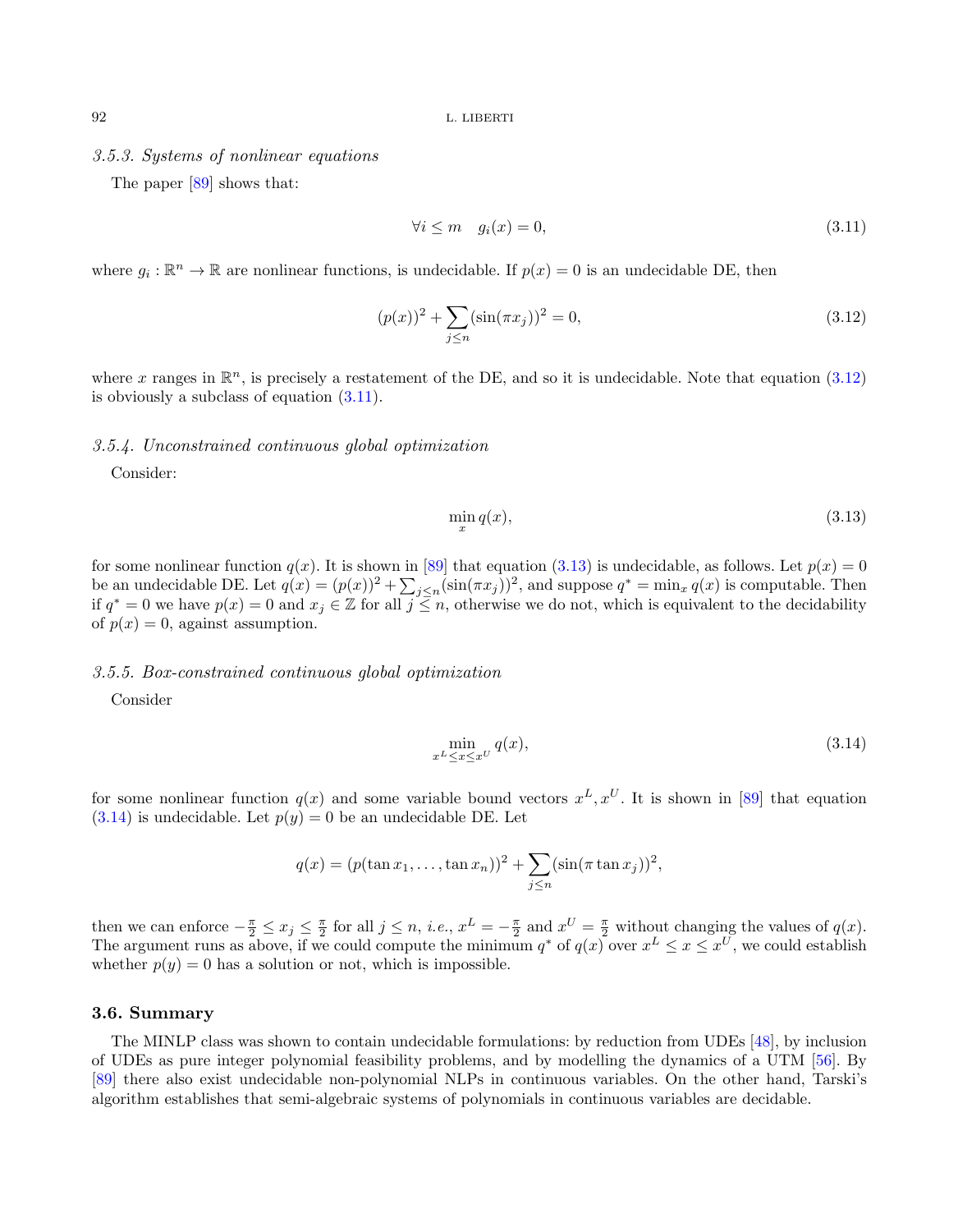### 4. Complexity

<span id="page-12-0"></span>In this section, we look at the computational complexity of some MINLP problems. We shall mostly focus on nonconvex NLPs, since the presence of integer variables, even bounded to  $\{0, 1\}$ , makes it very easy to prove MINLP hardness, as shown in Section [4.2.](#page-15-0)

### <span id="page-12-1"></span>4.1. Tutorial

We briefly recap some basic notions about computational complexity. This section can be skipped by readers who are already familiar with this material.

### 4.1.1. Turing machines

The computational model we use in this section is the TM model, an abstract computational process invented by Turing [\[83\]](#page-28-8). It consists of an infinitely long tape divided into cells. Each cell can be read, written on, or ignored by a head operating on the tape, which can store the last read character. An engine can shift the tape one cell forward or backward. Each cell contains a character from a finite alphabet L decided a priori.  $|L|$  must be at least two, but most usually L consists of at least three symbols: 0, 1 and a space used to separate words. A TM obeys a set of instructions such as "move left", "move right", "read", "write", and "stop", as well as a mechanism for recognizing states, which provide the equivalent of "if" and "go to". Sequences of instructions are known as programs.

### 4.1.2. Polytime and exponential problems

Many TM variants have been proposed in the first years of research on theoretical computer science: larger alphabets, half-infinite or multiple tapes to name a few. For most of these variants, simulation proofs were quickly devised to show that none of them was more powerful than the "basic" TM. Driven by the need for faster computation, the issue of computational complexity became more pressing: given an algorithm and some input data, how many steps would a TM need to perform before termination (the issue of whether the TM would actually stop or not was discussed in Sect. [3\)](#page-4-1)? Given that the same algorithm is routinely run on different inputs, the paradigm of worst-case complexity was brought to the attention. Infinite sets of input data of the same type and increasing size, together with a specification of the goal the algorithm is supposed to achieve, were grouped in classes named *problems* (conversely, each member of a given problem is an *instance*). If the task consists in answering a YES/NO question, the problem is a decision problem.

Given any problem  $P$ , if there exists an algorithm taking a number of steps bounded by a polynomial function the instance size n in the worst case, we denote its complexity by  $O(n^d)$ , where d is the degree of the polynomial, and call the algorithm polynomial-time (or simply polytime). If we are only able to establish an exponential bound, we denote it by  $O(2<sup>n</sup>)$ , and call the algorithm *exponential-time*.

### 4.1.3. The class P

The focus of computational complexity rapidly shifted from algorithms to problems. Given a decision problem P, the main issue of computational complexity is: what is the worst-case complexity of the best algorithm for solving P? Edmonds [\[31\]](#page-27-28) and Cobham [\[22\]](#page-26-18) remarked around 1965 that problems having a polytime complexity are invariant w.r.t. changes in the TM definitions concerning alphabet size (as long as it contains at least 3 characters), number of tapes, and more. This is the reason why today we partition decision problems into two broad categories called "tractable" and "intractable". The tractable problems are those having polytime complexity. The class of such problems is called P.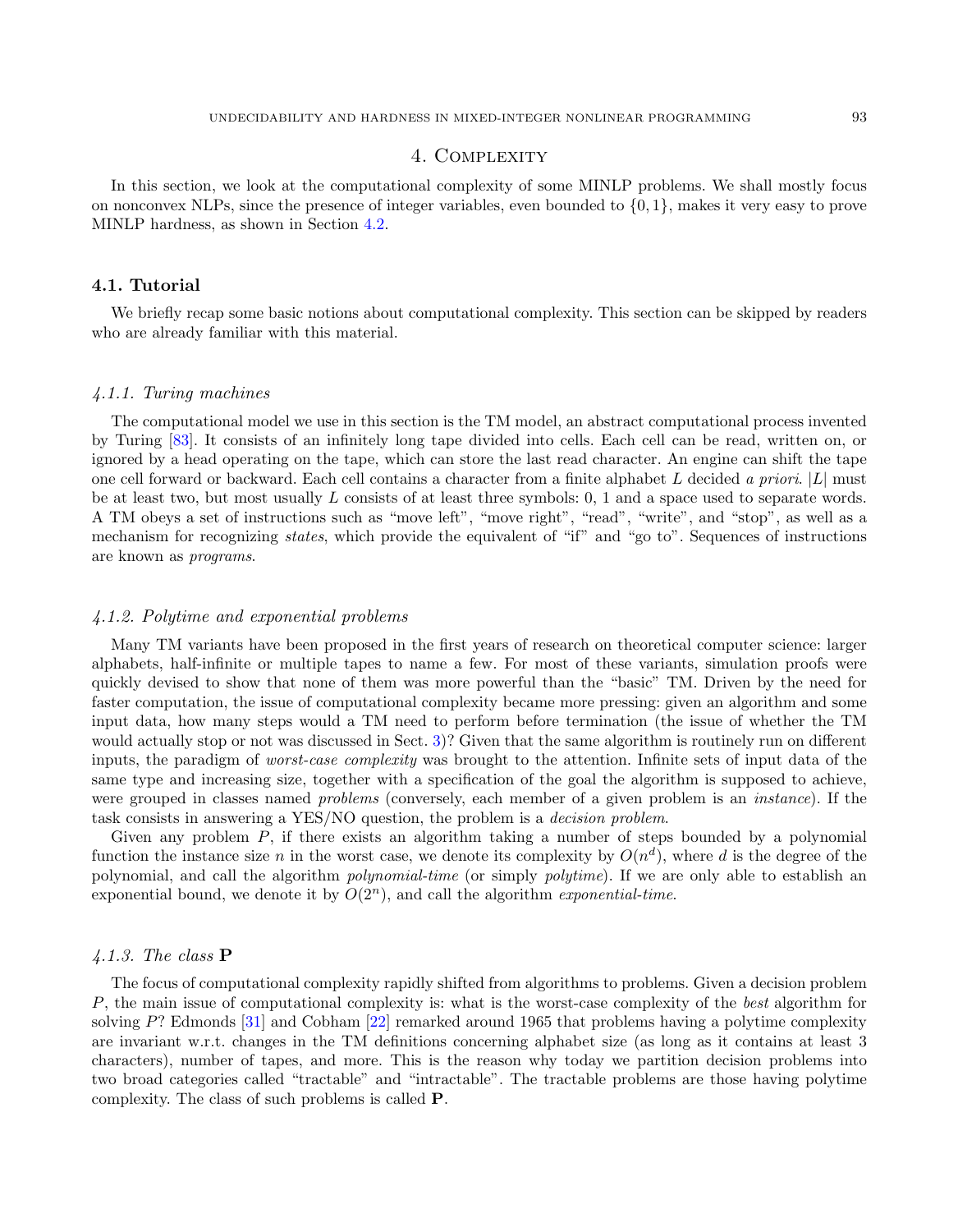### 4.1.4. The class NP

Concerning those decision problems for which no-one was able to find a polytime algorithm, it was remarked that a somewhat "magic" TM, one that is able to pursue every test branch in parallel (this is called nondeterministic TM), gives another useful partition on the class of all decision problems. Those for which there exists a nondeterministic TM that runs in polytime are all grouped in a class called NP. It is not difficult to show that an equivalent definition of NP is: all problems for which YES instances come with a (deterministically) polytime checkable certificate. Given an instance of a problem in NP, a nondeterministic TM will explore all test branches in parallel. Since this TM runs in polytime by definition of NP, each branching sequence must have size bounded by a polynomial. If the instance is YES, take the branching sequence which yields the YES: this is a deterministically polytime checkable certificate. Conversely, let  $P$  be a problem the instances of which all have polytime checkable YES certificates. Then a nondeterministic TM will explore all polynomially sized test branches in parallel, and find the YES certificate in polytime if it exists. If it does not exist, the work will still be carried out in polytime, since each polynomially sized test branch is checked in polytime, and the TM runs in parallel over all such test branches.

clique, for example, belongs to  $NP$ : given a graph G and an integer k, does G have a clique of size at least  $k$ ? If the instance is YES, then it has a clique of size at least k, and this clique can be supplied as certificate to a verification algorithm which is able to establish in polytime whether the certificate is valid.

While it is easy to show that  $P \subseteq NP$ , no-one was ever able to establish whether P is different or equal to  $NP$  (this is the famous P vs. NP question).

#### <span id="page-13-0"></span>4.1.5. Reductions

The class  $\bf NP$  is very useful because, in absence of a complement of  $\bf P$  allowing us to tell problems apart into "easy" and "hard", it provides a good proxy.

Given two problems P and Q in  $NP$ , suppose we know a polytime algorithm A to solve P but we know of no such algorithm for  $Q$ . If we can find a polynomial algorithm R which transforms a YES instance of  $Q$  into a YES instance of P and, conversely, a NO instance of Q into a NO instance of P, then we can compose R and A to obtain a polytime algorithm for Q. An algorithm R mapping  $Q \to P$  while keeping instance membership in YES and NO classes invariant is called a polynomial reduction from Q to P.

Technically, this reduction is more precisely known as a Karp reduction. A Cook reduction occurs from Q to P if Q can be solved by a polynomial number of standard operations and calls to an oracle that solves P. A Karp reduction is like a Cook reduction allowing for a single oracle call. Karp reductions allow for a distinction between hard problems where polynomial certificates are available for YES instances and for NO ones — in other words, it allows for the definition of the class co-NP.

### 4.1.6. The hardest problem in the class

This gives an interesting way to define the "hardest problem in  $\bf NP$ ". Let P be a problem in  $\bf NP$  such that any problem in NP polynomially reduces to P. Pick any  $Q \in NP$ : can Q be harder to solve than P? Since there is a polynomial reduction  $R: Q \to P$ , if we know how to solve P then we know how to solve Q, so there is no real additional difficulty in solving  $Q$  other than knowing how to solve  $P$ . In this sense,  $P$  is hardest in the class NP. The set of such problems are said to be NP-complete. Since this notion of hardness only depends on polynomial reduction rather than membership in  $NP$ , we also define as  $NP$ -hard those problems which are as hard as any problem in NP without necessarily being members of NP. Thus, NP-complete problems are a subset of NP-hard problems.

The landmark result [\[24\]](#page-26-19) proves that the class of **NP**-complete problems is non-empty, since it contains SAT. The sat problem involves a decision about the truth or falsity of sentences defined over variable symbols, the ¬ unary operator, the ∧ and ∨ binary operators, and the constants 0 and 1 (traditionally, in sat notation, one writes  $\bar{x}$  instead of  $\neg x$ ). A sentence is YES if there is an assignment of 0 and 1 to the variables that evaluates to YES, and NO otherwise. The evaluation uses the common meaning of the boolean operators ¬, ∧, ∨. Cook's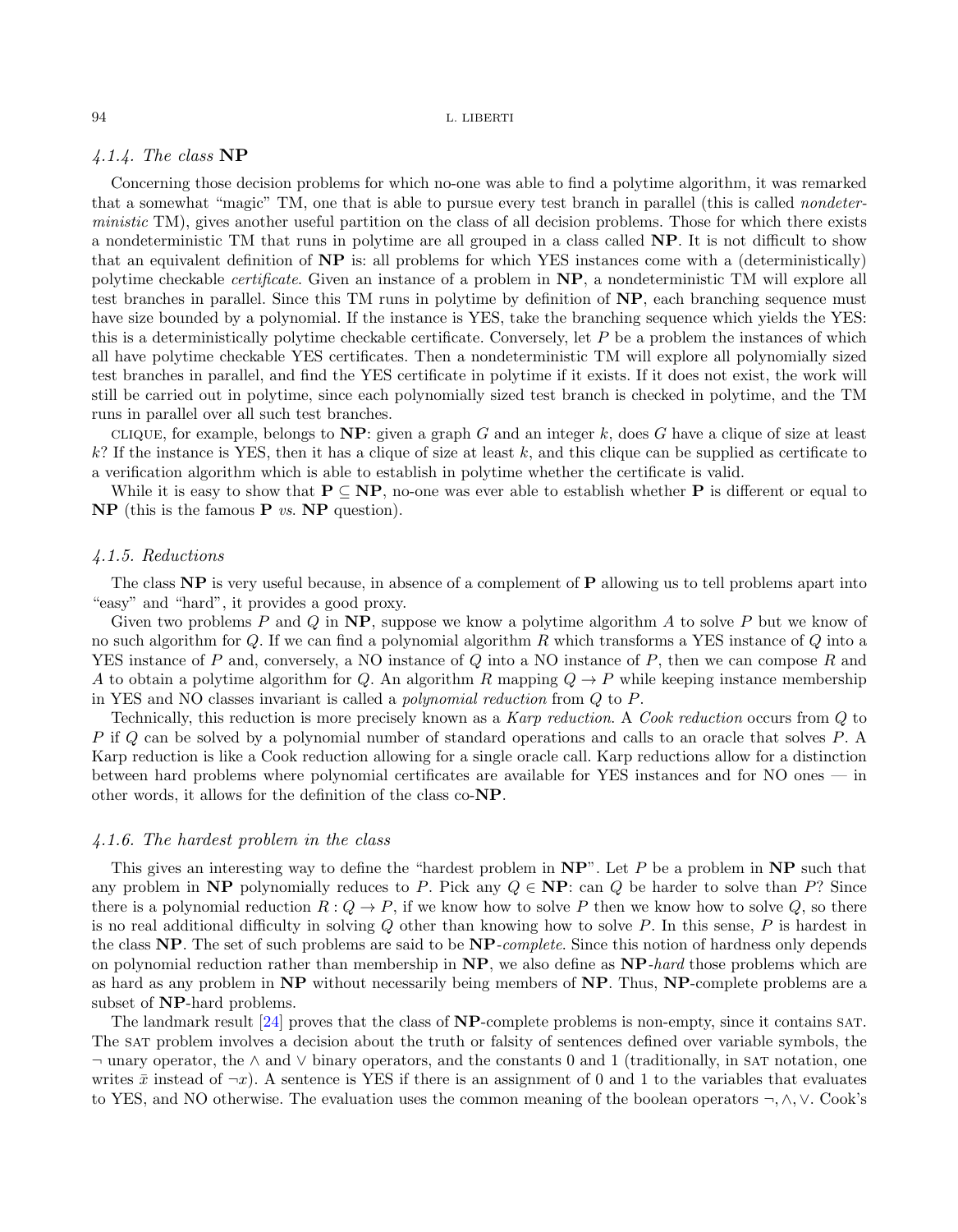result is based on the idea that SAT can be used as a declarative language to model the dynamics of any polytime TM, which can be described by a sequence of 0–1 vectors, each component of which represents the value of a different sat variable for each time step. Since the definition of  $NP$  involves a polytime-checkable certificate, sat can be used to model the polytime TM used to verify the certificate. The sat instance modelling the given TM has finite length because we know that the number of steps of the TM is bounded by a polynomial in the input length.

### 4.1.7. The reduction digraph

After Cook's result, sat became known as the "primitive problem" in the theory of NP-hardness. While the first proof of NP-hardness was difficult to devise (since it necessarily has to encode every TM, following the definition), the following proofs are of an altogether different nature, as they can rely on the mechanism of reduction. Suppose we know that P is an NP-hard problem, and we want to establish the NP-hardness of  $Q$ . Can Q be any easier than P? Suppose we find a polynomial reduction  $R: P \to Q$ : if Q could be solved by an algorithm A that is asymptotically faster than that of  $P$ , then we could compose  $R$  with A to derive a better algorithm for P, which is impossible since P was defined to be hardest for  $NP$ . This idea is used in [\[51\]](#page-27-29) to prove that many common problems are NP-complete. Since then, it has become commonplace in most publications in theoretical computer science that, when presenting a new problem, there should be a proof that either it is in P or it is NP-hard. Interestingly, some well-known problems (such as GRAPH ISOMORPHISM or SDP FEASIBILITY [\[55\]](#page-27-30)) are not (yet) known to be either in P or NP-hard.

Note that polytime reductions define an asymmetric relation on the class  $\bf NP$ , *i.e.*, two problems P, Q in  $\bf NP$ are related if there is a reduction  $R: P \to Q$ . This turns **NP** in an (infinite) directed graph, called the *reduction* digraph, where the problems are represented by nodes, and reductions by arcs. This graph is strongly connected by virtue of Cook's result, which proves that there is a reduction from any problem in NP to SAT.

### 4.1.8. Decision vs. optimization

A problem  $P$  is  $NP$ -complete if it is  $NP$ -hard and belongs to  $NP$ . Most theoretical results in computational complexity concern decision problems, but in practice we also need to solve function evaluation and optimization problems. Transforming evaluation and optimization into decision problems does not usually change their computational difficulty.

The "decision version" of the MINLP in equation [\(1.1\)](#page-2-0) adds a *threshold value*  $\phi$  to the input and asks whether the system

<span id="page-14-0"></span>
$$
f(x) \leq \phi
$$
  
\n
$$
g(x) \in [g^L, g^U]
$$
  
\n
$$
x \in [x^L, x^U]
$$
  
\n
$$
\forall j \in Z \quad x_j \in \mathbb{Z}
$$
\n(4.1)

is feasible. The class of optimization problems which can be reduced to their decision version equation [\(4.1\)](#page-14-0) is called NPO (the "O" stands for "optimization"). It has the following properties: (i) the feasibility of any solution can be established in polytime; (ii) every feasible solution has polynomially bounded size; and (iii) the objective function and constraints can be evaluated in polytime at any feasible solution.

### 4.1.9. When the input is numeric

For problems involving arrays of rational numbers in the input data, such as vectors or matrices, more notions are used to distinguish complexity in function of the numerical value of the input vs. the number of bits of memory required to store it.

An algorithm is *pseudopolynomial* if it is polynomial in the value of the numbers in the input, but not in An algorithm is *pseudopolyhomial* if it is polyhomial in the value of the numbers in the input, but not in<br>their size. For example, testing whether a number n is prime by trying to divide it by  $2, \ldots, \lfloor \sqrt{n} \rfloor$  takes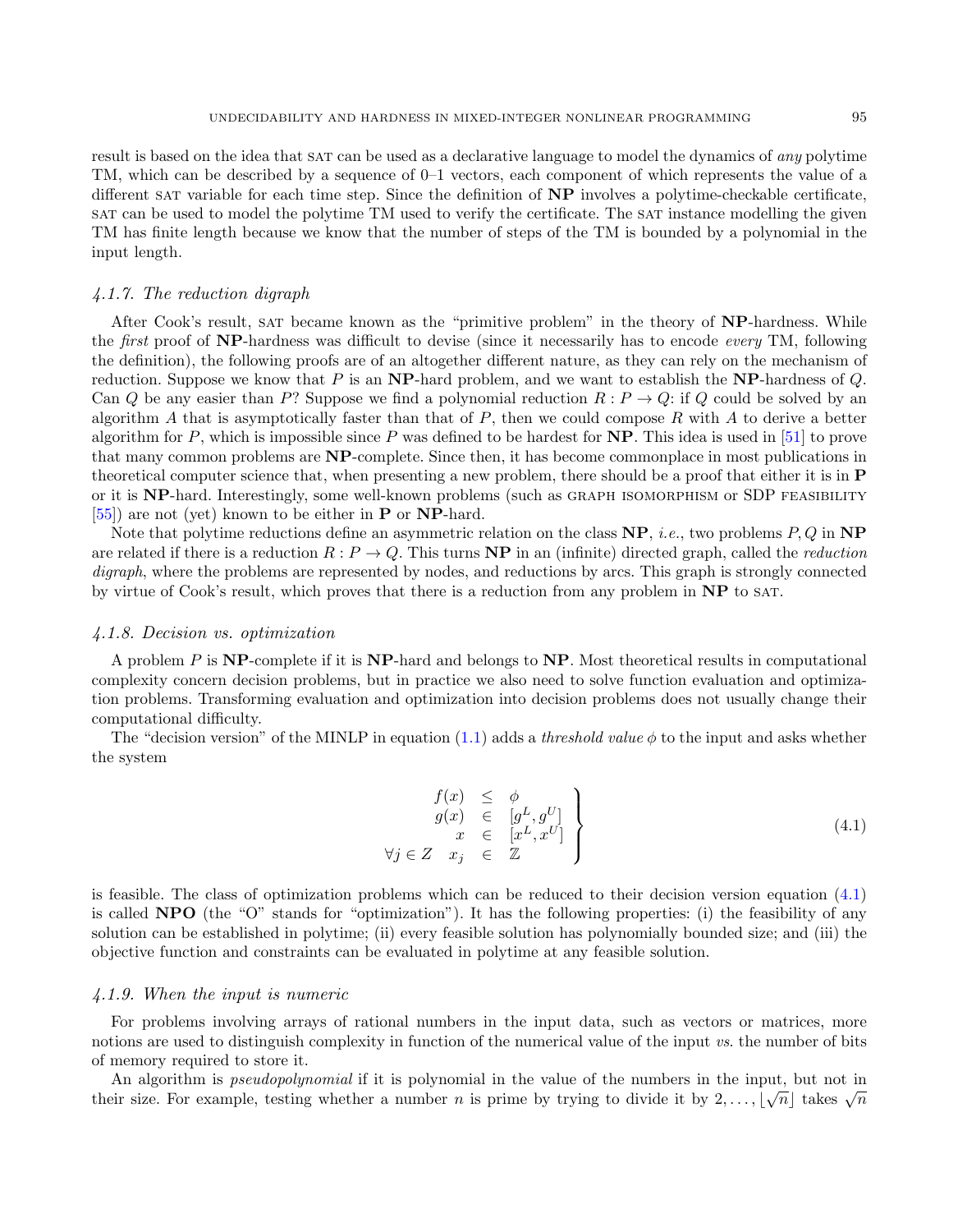divisions, but if we take the classic TM computational model, the divisions involved take exponential time in the size of the input, which is  $\lceil \log_2(n) \rceil$ .

In the arithmetic computational model, where elementary operations on numbers take unit time, an algorithm is *strongly polytime* if its worst-case running time is bounded above by a polynomial in function of the *length* of the input arrays, and the worst-case amount of memory required to run it (a.k.a. the worst-case space) is bounded by a polynomial in the number of bits required to store their values, a.k.a. the size of the input  $(e.g.,)$ Dijkstra's shortest-path algorithm on weighted graphs is strongly polytime). On the other hand, if the running time also depends on the actual input size, including the bits required to represent the numbers in the arrays, the algorithm is weakly polytime (e.g., the ellipsoid method for LP is weakly polytime: whether there exists a strongly polytime algorithm for LP is a major open question).

A problem P is *strongly* NP-hard if there is a strongly polytime reduction algorithm R from every problem in NP to P, or, equivalently, from a single NP hard problem to P. P is *strongly* NP-complete if it is strongly NP-hard and also belongs to the class NP. An equivalent definition of strong NP-hardness is the class of those NP-hard problems that remain NP-hard even if the input is encoded in unary, i.e., when the value of all of their numerical data is bounded by a polynomial in the input size.

A problem P is weakly  $NP$ -hard when it is  $NP$ -hard but there exists a pseudopolynomial algorithm that solves it (e.g., often dynamic programming based algorithms search the set of values which a given variable can take, so that the number of iterations might remain polynomial in the value rather than the number of bits required to store it).

When proving  $NP$ -hardness for a new problem P, using reductions from a strongly  $NP$ -hard problem gives more flexibility, as one can use a pseudopolynomial reduction and still claim **NP**-hardness of P. This technique was used in [\[15\]](#page-26-20).

Lastly, a word of caution about these notions. An algorithm is either strongly or weakly polytime, in the sense that the two definitions are complementary. In the case of problems, strong and weak NP-hardness are not complementary in the same sense, as the weak version rests on pseudopolynomial reduction algorithms rather than weakly polytime ones.

### <span id="page-15-0"></span>4.2. Complexity of solving general MINLP

MINLP is not in NP because it is not a decision problem. It is NP-hard because it includes MILP as a subclass. MILP is NP-hard by means of a trivial reduction from SAT. Transform the SAT instance to conjunctive normal form (CNF), write  $\bar{x}$  as  $1 - x$ ,  $\vee$  as + and let  $\wedge$  mark the separation between constraints, which are all set to be  $\geq$  1. This yields a set of MILP constraints that are feasible if and only if the sat instance is YES. We denote these constraints by "SAT  $\rightarrow$  MILP" for future reference.

This argument, however, only brushes the surface of the issue, as it is essentially an argument about MILP. We know by Section [3](#page-4-1) that nonlinearity makes unbounded MINLP undecidable, whereas finite bounds make it decidable. But what about the continuous variables? We know that PP without integer variables is decidable, but is it NP-hard? The answer is yes, and it follows from the fact that polynomials can express a bounded number of integer variables (see the beginning of Sect. [3.4\)](#page-8-1). All that the sat  $\rightarrow$  MILP reduction above needs is a sufficient number of binary (boolean) variables, which can be defined by requiring a continuous variable  $x$  to satisfy the polynomial  $x(1-x) = 0$ .

In the rest of this section, we shall survey the field of computational complexity of several different MINLP problems, with a particular attention to NLPs involving continuous variables.

### <span id="page-15-1"></span>4.3. Quadratic programming

The general Quadratic Programming (QP) problem is as follows:

<span id="page-15-2"></span>
$$
\begin{array}{rcl}\n\min & \frac{1}{2} x^\top Q x & + & c^\top x \\
 & Ax & \geq & b.\n\end{array} \tag{4.2}
$$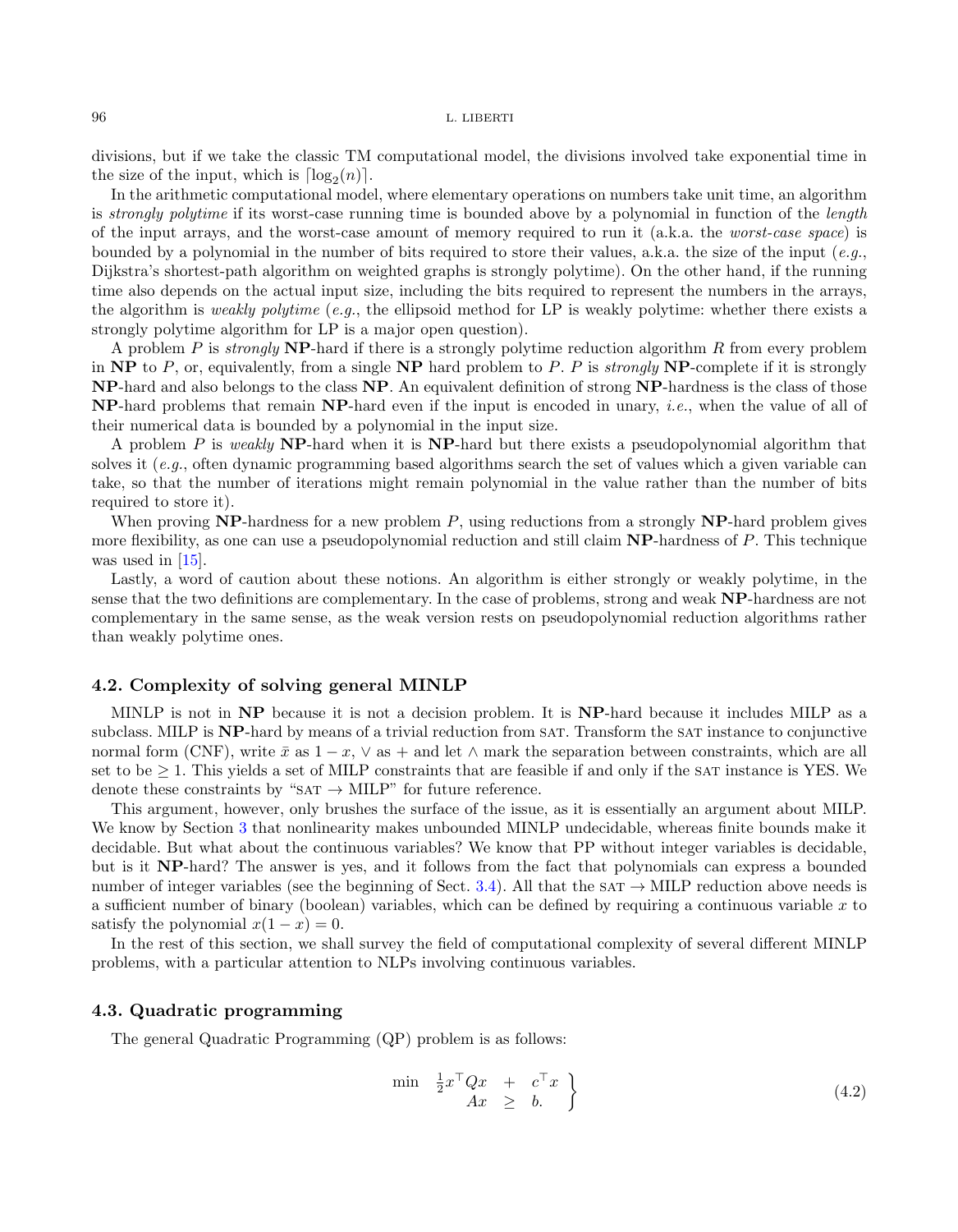### 4.3.1. NP-hardness

QP was shown in [\[77\]](#page-28-13) to contain an NP-hard subclass of instances (and hence QP itself is NP-hard by inclusion). The reduction is from an  $NP$ -complete problem called SUBSET-SUM: given a list s of non-negative integers  $s_1, \ldots, s_n$  and an integer  $\sigma$ , is there an index set  $J \subseteq \{1, \ldots, n\}$  such that  $\sum_{j \in J} s_j = \sigma$ ? Consider the QP formulation:

<span id="page-16-0"></span>
$$
\max f(x) = \sum_{j \le n} x_j (x_j - 1) + \sum_{j \le n} s_j x_j
$$
\n
$$
\sum_{j \le n} s_j x_j \le \sigma
$$
\n
$$
\forall j \le n \qquad 0 \le x_j \le 1.
$$
\n(4.3)

This defines a transformation from an instance of SUBSET-SUM to one of QP. Obviously, it can be carried out in polytime. We now prove that it maps YES instances of subset-sum to QP instances where  $f(x) < \sigma$  and NO instances to instances of QP where  $f(x) = \sigma$ .

Assume  $(s, \sigma)$  is a YES instance of SUBSET-SUM with solution J. Then setting  $x_i = 1$  for all  $j \in J$  satisfies all constraints of equation [\(4.3\)](#page-16-0): in particular, the constraint is satisfied at equality. Solution integrality makes the first sum in the objective function yield value zero, which yields  $f(x) = \sigma$ . Conversely, assume  $(s, \sigma)$  is a NO instance, and suppose first that equation ( [4.3\)](#page-16-0) has an integer solution: then the constraint must yield  $\sum_j s_j x_j < \sigma$ ; solution integrality again zeroes the first sum in the objective function, so  $f(x) < \sigma$ . Next, if equation [\(4.3\)](#page-16-0) has no integer solution, there is at least one  $j \leq n$  such that  $0 < x_j < 1$ , which makes the objective function term  $x_j(x_j - 1)$  negative, yielding again  $f(x) < \sigma$ , as claimed.

The paper [\[77\]](#page-28-13) also contains another proof that shows that an NLP with just one nonlinear constraint of the form  $\sum_j x_j (x_j - 1) \geq 0$  is also **NP**-hard.

### 4.3.2. Strong NP-hardness

A different proof, reducing from SAT, was given in Theorem 2.5 from [\[85\]](#page-28-7). It shows that the following QP subclass is NP-hard:

<span id="page-16-1"></span>
$$
\begin{aligned}\n\min \quad & f(x) = \sum_{j \le n} x_j (1 - x_j) \\
& \text{SAT} \to \text{MILP} \\
\forall j \le n \quad 0 \le x_j \le 1,\n\end{aligned}\n\tag{4.4}
$$

where  $SAT \rightarrow MILP$  indicates the MILP constraints encoding a sAT instances which were discussed at the beginning of Section [4.2.](#page-15-0) The proof shows that the given sat instance is YES iff  $f(x) = 0$ . Assume first that the sat instance is YES: then there is an assignment of boolean values to the sat variables that satisfies the  $SAT \rightarrow MILP$  constraints. Moreover, since the solution is integral, we get  $f(x) = 0$ . Conversely, assume the SAT instance is NO, and suppose, to aim at a contradiction, that a solution  $x^*$  to equation  $(4.4)$  exists, and is such that  $f(x^*) = 0$ . Since the quadratic form  $\sum_j x_j (1 - x_j)$  is zero if each  $x_j \in \{0, 1\}$ , we must conclude that  $x^*$ is integral. Since the sat  $\rightarrow$  MILP constraints are feasible if the sat instance is YES, and x<sup>\*</sup> satisfies those constraints, it follows that the sat instance is YES, against assumption. Hence, if the sat instance is NO, either equation [\(4.4\)](#page-16-1) is infeasible or  $f(x^*) > 0$ .

These two arguments prove the same fact, *i.e.*, that QP is  $NP$ -hard. However, the first reduction is from subset-sum, while the second is from sat. This has some consequences, since while sat is strongly NP-hard, subset-sum is not: namely, the first reduction only proves the weak  $NP$ -hardness of QP, leaving the possibility of a pseudopolynomial algorithm open. The second reduction rules out this possibility.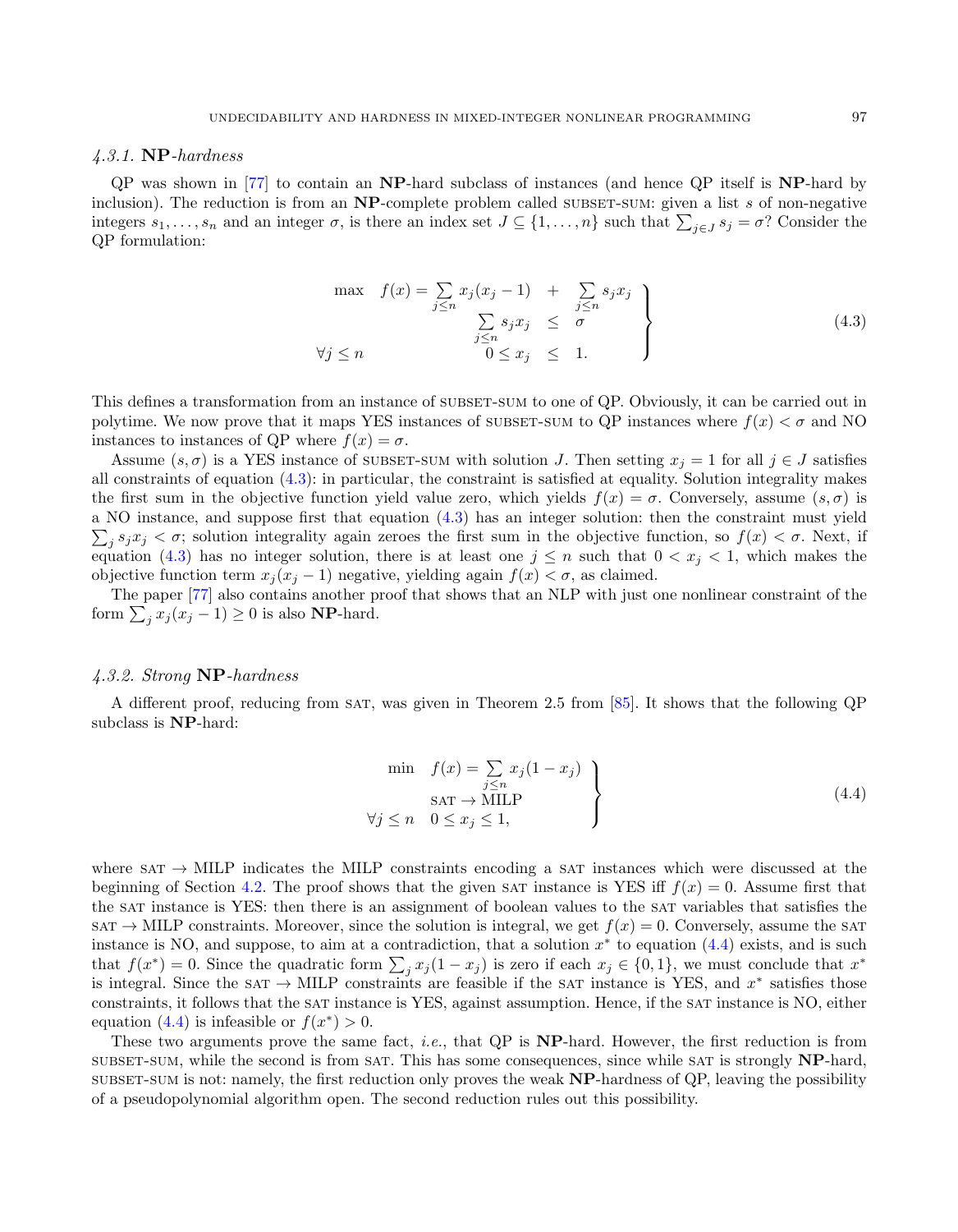### 4.3.3. NP-completeness

While QP cannot be in NP since it is not a decision problem, the decision problem corresponding to QP is a candidate. The question is whether the following decision problem is in NP:

<span id="page-17-0"></span>
$$
\frac{1}{2}x^{\top}Qx + c^{\top}x \leq \phi \} Ax \geq b,
$$
\n(4.5)

where  $\phi$  is a threshold value that is part of the input.

As shown in [\[85\]](#page-28-7), equation [\(4.5\)](#page-17-0) turns out to be in NP. The proof is long and technical, and consists of many intermediate results that are very important by themselves.

- 1. If the QP of equation  $(4.2)$  is convex, *i.e.*, Q is positive semidefinite (PSD), and has a global optimum, then it has a globally optimal solution vector where all the components are rational numbers — this was shown in [\[75\]](#page-28-14). The main idea of the proof is as follows: only consider the active constraints in  $Ax \geq b$ , then consider the KKT conditions, which consist of linear equations in  $x$ , and derive a global optimum of the convex QP as a solution of a set of linear equations.
- 2. Again by [\[75\]](#page-28-14), there is a polytime algorithm for solving convex QPs (cQP): in other words, cQP is in P. This is a landmark result by itself — we note that the algorithm is an interior point method (IPM) and that it is weakly polytime. Specifically, though, this result proves that the size of the rational solution is bounded by a polynomial in the input size. By [\[85\]](#page-28-7), in page 77, this is enough to prove the existence of a polynomially sized certificate in case equation [\(4.5\)](#page-17-0) is bounded.
- 3. The unbounded case is settled in [\[84\]](#page-28-15).

This allows us to conclude that the decision version of QP is NP-complete.

### 4.3.4. Box constraints

A QP is *box-constrained* if the constraints  $Ax \geq b$  in equation [\(4.2\)](#page-15-2) consist of variable bounds  $x^L \leq x \leq x^U$ . The hyper-rectangle defined by  $[x^L, x^U]$  is also known as a "box". As for the **NP**-hardness proof of QP, there are two reductions from NP-complete problems to box-constrained QP: one from SUBSET-SUM ( $[68]$ , Eq. (3)) and one from sat ([\[85\]](#page-28-7), Sect. 4.2). Since reductions from sat imply strong NP-hardness, we only focus on the latter.

We actually reduce from  $3SAT$  in CNF, consisting of a conjunction of m clauses each of which is a disjunction of exactly 3 literals. As before, we write the *i*th literal as  $x_i$  or  $1 - x_i$  if negated. A disjunction  $x_i \vee \overline{x}_j \vee x_k$ , for example, is written as a linear constraint  $x_h + (1 - x_j) + x_k \ge 1$ , yielding

<span id="page-17-1"></span>
$$
\forall i \le m \quad a_i^\top x \ge b_i \tag{4.6}
$$

for appropriate vectors  $a_i \in \mathbb{Z}^m$  and  $b \in \mathbb{Z}$ . By adding a slack variable  $v_\ell \in [0, 2]$  to each of the m clauses, equation [\(4.6\)](#page-17-1) becomes  $\forall i \leq m \ (a_i^\top x = b_i + v_i)$ . Next, we formulate the following box-constrained QP:

<span id="page-17-2"></span>
$$
\min f(x, v) = \sum_{j \le n} x_j (1 - x_j) + \sum_{i \le m} (a_i^{\top} x - b_i - v_i)^2
$$
  

$$
x \in [0, 1]^n \quad v \in [0, 2]^m.
$$
 (4.7)

We are going to show that the 3sAT instance is YES iff the globally optimal objective function value of equation  $(4.7)$  is zero.

Obviously, if the 3sAT formula is satisfiable, there exists a feasible solution  $(x^*, v^*)$  where  $x^* \in \{0, 1\}^n$  and  $v^* \in \{0, 1, 2\}^m$  that yields a zero objective function value. Conversely, suppose there exists  $(x^*, v^*)$  such that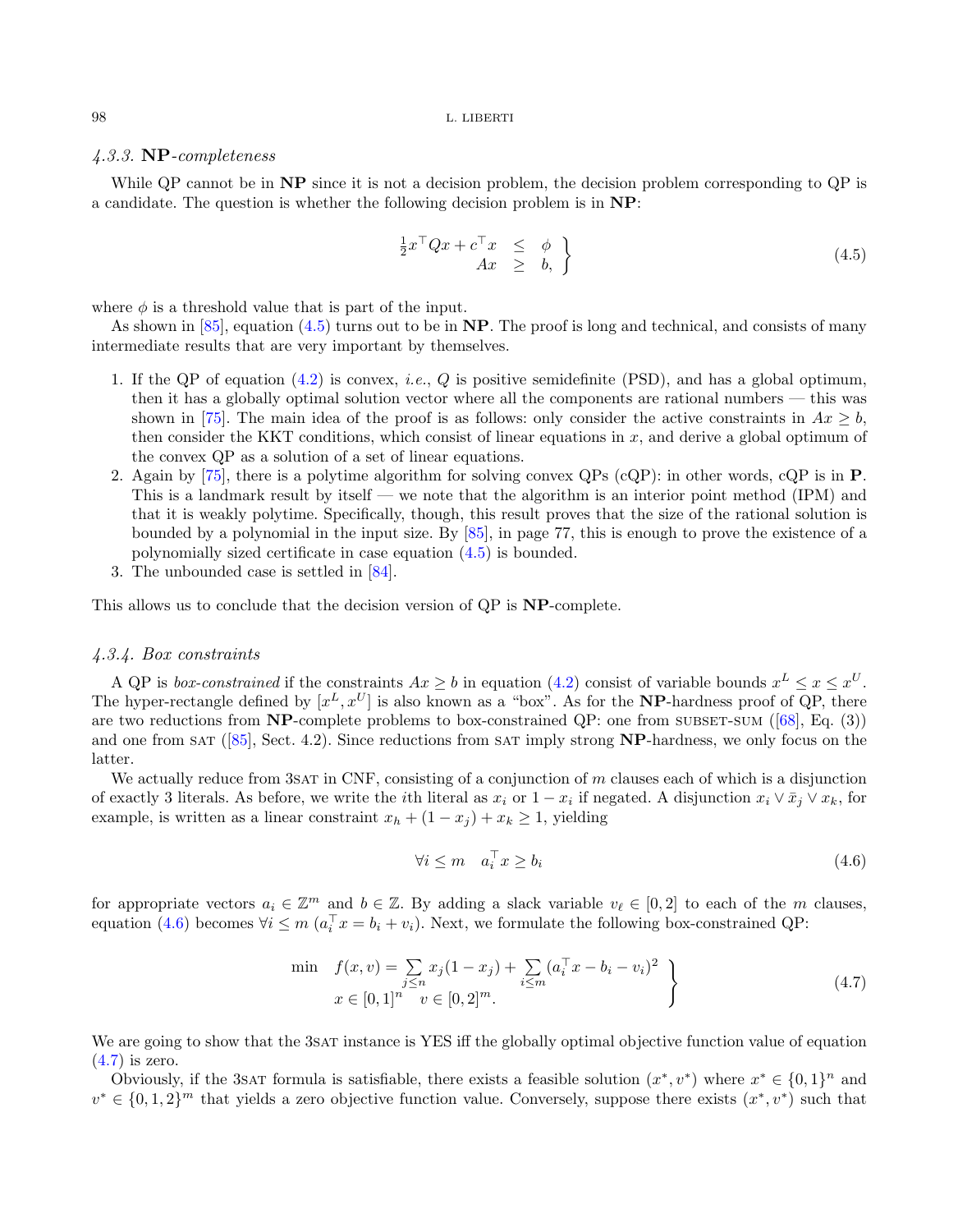$f(x^*, v^*) = 0$ , which yields

<span id="page-18-0"></span>
$$
a_i^{\top} x^* = b_i + v_i^* \tag{4.8}
$$

for all  $i \leq m$ . Supposing some of the x variables take a fractional value, the corresponding term  $x_j^*(1-x_j^*)$  would be nonzero, against the assumption  $f(x^*, v^*) = 0$ . From integrality of the x variables, equation [\(4.8\)](#page-18-0) ensures that  $v_i^*$  is integer, for all  $i \leq m$ . Since integrality and feasibility w.r.t. equation [\(4.8\)](#page-18-0) are equivalent to equation  $(4.6)$  and therefore encode the clauses of the 3SAT instance,  $x^*$  is a YES certificate for the 3SAT instance. Thus, finding the global optimum of the box-constrained QP in equation  $(4.7)$  is NP-hard.

### 4.3.5. Trust region subproblems

Trust Region Subproblems (TRS) take their name from the well-known trust region method for black-box optimization. TRSs are essentially instances of QP modified by adding a single (convex) norm constraint  $||x|| \leq r$ , where r (which is part of the input) is the radius of the trust region. If the norm is  $\ell_2$  and  $Ax \geq b$  has a special structure, then the problem can be solved in polytime [\[9\]](#page-26-21). In this case, the solution is generally irrational (due to the nonlinear norm constraint — note that because of that constraint, the TRS is not formally a subclass of QP in general), though for the simple case of  $||x||_2 \leq 1$  and no linear constraints, the technical report [\[87\]](#page-28-17) states that the decision problem is actually in P.

Most TRSs arising in practical black-box optimization problems, however, are formulated with an  $\ell_{\infty}$  norm constraint. This makes the resulting QP easier to solve numerically, to a given  $\varepsilon > 0$  approximation tolerance. using local NLP solvers. This is because the  $\ell_{\infty}$  norm yields simple box constraints on the decision variables, and therefore the  $\ell_{\infty}$  TRS does belong to the class QP, specifically it is a box-constrained QP. From a worstcase computational complexity point of view, however, we recall that box-constrained QPs form an NP-hard subclass of QP, as mentioned above.

#### 4.3.6. Continuous quadratic knapsack

The reduction is from SUBSET-SUM. Consider the following formulation, called *continuous Quadratic Knapsack* Problem (cQKP):

<span id="page-18-1"></span>
$$
\begin{array}{rcl}\n\min & x^\top Q x & + & c^\top x \\
\sum_{j \le n} a_j x_j & = & \gamma \\
x & \in & [0, 1]^n,\n\end{array}\n\right\}\n\tag{4.9}
$$

where Q is a square diagonal matrix,  $a, c \in \mathbb{Q}^n$ , and  $\gamma \in \mathbb{Q}$ .

We encode a subset-sum instance  $({s_1, \ldots, s_n})$ ,  $\sigma$  in equation [\(4.9\)](#page-18-1) as follows ([\[85\]](#page-28-7), Sect. 4.2):

<span id="page-18-2"></span>
$$
\begin{aligned}\n\min \quad f(x) &= \sum_{j \le n} x_j (1 - x_j) \\
\sum_{j \le n} s_j x_j &= \sigma \\
x \in [0, 1]^n,\n\end{aligned}\n\tag{4.10}
$$

We are going to show that the instance is YES iff the global optimum of equation  $(4.10)$  is zero. If the instance is YES, then there is a subset  $J \subset \{1, \ldots, n\}$  such that  $\sum$  $\sum_{j\in J} s_j = \sigma$ . Let  $x_j^* = 1$  for all  $j \in J$  and  $x_j^* = 0$  for all  $j \notin J$ : then  $x^*$  is feasible in the constraints of equation [\(4.9\)](#page-18-1), and yields  $f(x^*) = 0$ . Conversely, if  $x^*$  is a feasible

solution of equation [\(4.9\)](#page-18-1) yielding  $f(x^*) = 0$ , then each term  $x_j^*(1 - x_j^*)$  in  $f(x)$  has value zero, which implies  $x^* \in \{0,1\}^n$ . Now let  $J = \{j \leq n \mid x^*_j = 1\}$  be the support of  $x^*$ . By construction, J is a YES certificate for the  $\text{SUBSET-SUM instance. Thus, finding a global optimum of a cQKP is NP-hard.}$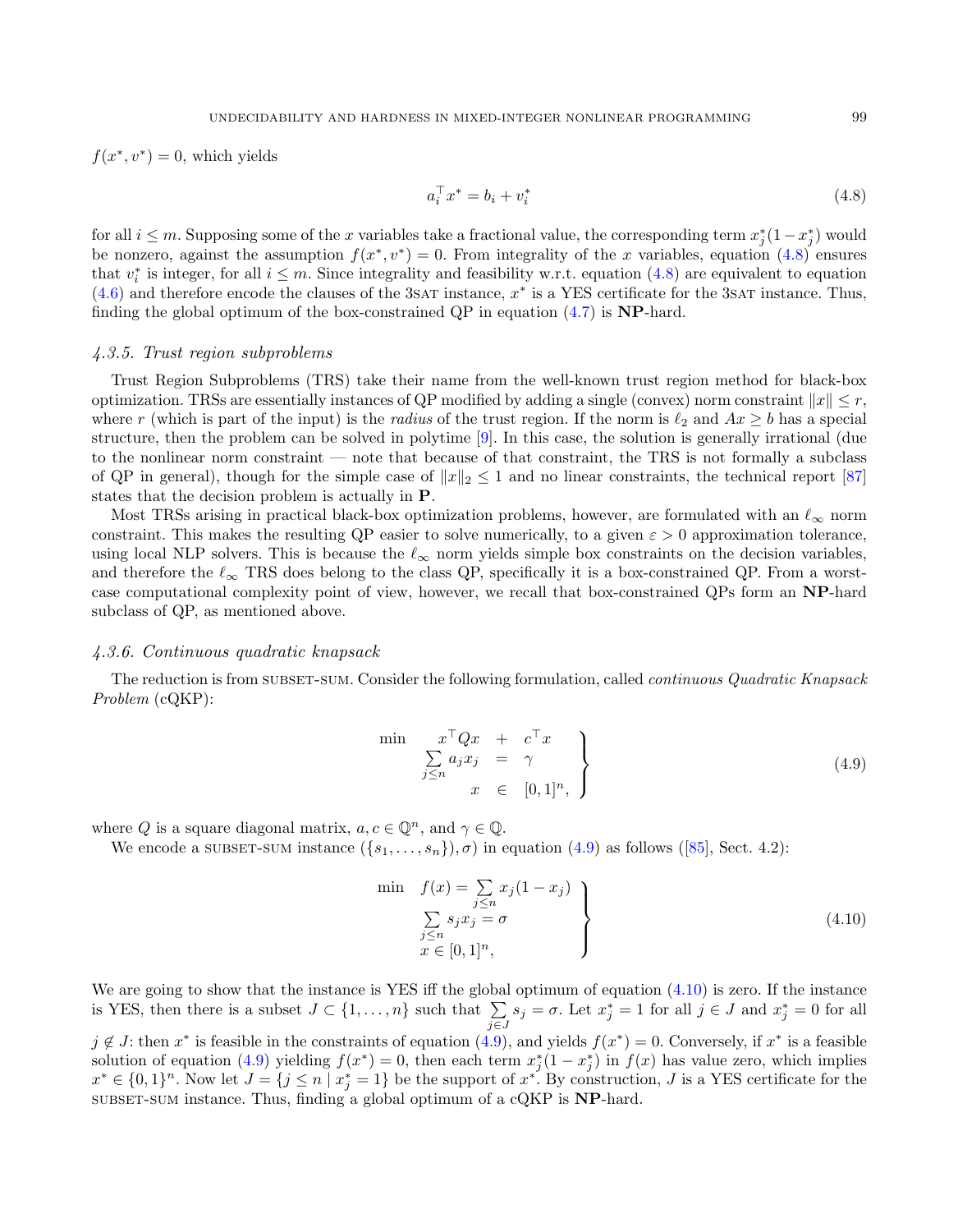### 4.3.7. Convex QKP

Since a convex QKP is a subclass of convex QP, it can be solved in polytime — but no strongly polytime algorithm is known. On the other hand, if  $Q$  is a diagonal matrix, then the objective function of equation  $(4.9)$ is separable. As remarked in Section 3.1 of [\[85\]](#page-28-7), there is an  $O(n \log n)$  algorithm for solving this specific variant of convex QKP [\[43\]](#page-27-31).

### 4.3.8. The Motzkin–Straus formulation

In 1965, Motzkin and Straus established an interesting relationship between the maximum clique C in a graph  $G = (V, E)$  and the following QP [\[67\]](#page-28-18):

<span id="page-19-0"></span>
$$
\begin{aligned}\n\max \quad f(x) &= \sum_{\{i,j\} \in E} x_i x_j \\
\sum_{j \in V} x_j &= 1 \\
\forall j \in V \quad x_j &\geq 0 \; ;\n\end{aligned}\n\tag{4.11}
$$

namely, that there exists a global optimum  $x^*$  of equation  $(4.11)$  such that

$$
f^* = f(x^*) = \frac{1}{2} \left( 1 - \frac{1}{\omega(G)} \right),
$$

where  $\omega(G)$  is the size of a maximum cardinality clique in G. In other words, this gives the following formula for computing the clique number of a graph:

$$
\omega(G) = \frac{1}{1 - 2f^*}.
$$

Moreover, a maximum clique is encoded in a global optimum  $x^*$  of equation  $(4.11)$ , which has the form

$$
\forall j \in V \quad x_j^* = \begin{cases} \frac{1}{\omega(G)} & \text{if } j \in C \\ 0 & \text{otherwise.} \end{cases}
$$

Equation  $(4.11)$  is called the *Motzkin–Straus formulation* for the MAX CLIQUE optimization problem. Its decision version clique is well known to be NP-complete, which makes the Motzkin–Straus formulation an appropriate candidate for reductions from clique to various problems related to QP and NLP.

We follow the proof given in [\[2\]](#page-26-22). Let  $x^*$  be a global optimum of equation  $(4.11)$  with as many components at zero as possible. Consider  $C = \{j \in V \mid x_j^* > 0\}$ . We claim that C is a maximum clique in G.

 $\bullet$  First, we claim C is a clique. Suppose this is false to aim at a contradiction, and assume without loss of generality that  $1, 2 \in C$  and  $\{1, 2\} \notin E$ . For some  $\epsilon$  in the interval  $[-x_1^*, x_2^*]$ , let  $x^{\epsilon} = (x_1^* + \epsilon, x_2^* - \epsilon, x_3^*, \dots, x_n^*)$ . Note that  $x^{\epsilon}$  satisfies the simplex constraint  $\sum_j x_j = 1$ , as well as the non-negativity constraints. Since the edge  $\{1,2\}$  is not in E, the product  $x_1x_2$  does not appear in the objective function  $f(x)$ . This means that  $\epsilon^2$  never occurs in  $f(x^{\epsilon})$ . In particular,  $f(x)$  is linear in  $\epsilon$ . We temporarily look at f as a function of  $\epsilon$ , parametrized by x<sup>\*</sup>. By the choice of x<sup>\*</sup> (a global optimum),  $f(\epsilon)$  achieves its maximum at  $\epsilon = 0$ . Since  $\epsilon = 0$  is in the interior of its range  $[-x_1^*, x_2^*], f(\epsilon)$  is constant over this range. Hence setting  $\epsilon = -x_1^*$  and  $\epsilon = x_2^*$  yields global optima with a smaller number of nonzero components  $x^*$ , which is a contradiction as  $x^*$  was chosen with the maximum number of zero components as possible. Thus  $C$  is a clique.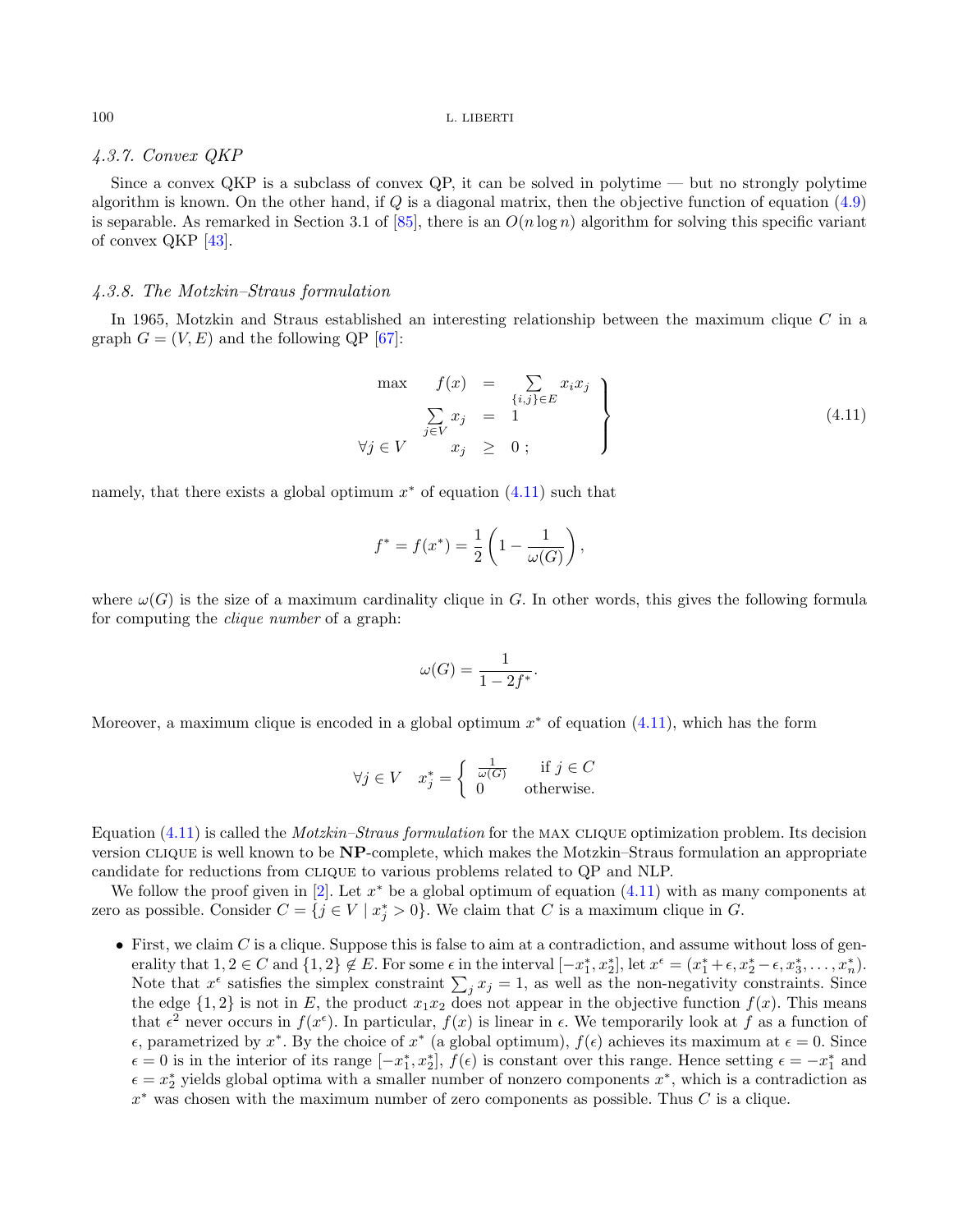• Now, we claim C has maximum cardinality  $|C| = \omega(G)$ . Consider the simplex constraint  $\sum_j x_j = 1$  and square both sides:

<span id="page-20-0"></span>
$$
1 = \left(\sum_{j \in V} x_j\right)^2 = 2 \sum_{i < j \in V} x_i x_j + \sum_{j \in V} x_j^2. \tag{4.12}
$$

Since by construction of C we have  $x_j^* = 0$  if  $j \notin C$ , the above reduces to

$$
\psi(x^*) = 2 \sum_{i < j \in C} x_i^* x_j^* + \sum_{j \in C} (x_j^*)^2.
$$

Moreover,  $\psi(x) = 1$  for all feasible x by equation [\(4.12\)](#page-20-0). So, the objective function  $f(x) = \sum_{i,j} x_i x_j$ achieves its is maximum when the second term of  $\psi(x)$  is minimum, *i.e.*, when  $\sum_{j\in C}(x_j^*)$  attains its minimum, which occurs at  $x_j^* = \frac{1}{|C|}$ . Again by the simplex constraint, we have

$$
f(x^*) = 1 - \sum_{j \in C} (x_j^*)^2 = 1 - |C| \frac{1}{|C|^2} = 1 - \frac{1}{|C|} \le 1 - \frac{1}{\omega(G)},
$$

with equality when  $|C| = \omega(G)$ , as claimed.

By reduction from clique, it follows therefore that equation [\(4.11\)](#page-19-0) describes an NP-hard subclass of QP. Using the same basic ideas, Vavasis gives a proof by induction on  $|V|$  in Lemma 4.1 from [\[85\]](#page-28-7).

An extension of this work shows that there exists a bijection between the local optima of equation [\(4.11\)](#page-19-0) and the maximal cliques of  $G$  [\[11\]](#page-26-23).

### 4.3.9. QP on a simplex

"QP on a simplex", refers to the following formulation:

<span id="page-20-1"></span>
$$
\begin{array}{ccc}\n\min & x^{\top} Q x & + & c^{\top} x \\
\sum_{j \leq n} x_j & = & 1 \\
\forall j \leq n & x_j \geq 0,\n\end{array}
$$
\n(4.13)

where Q is a square  $n \times n$  rational matrix and  $c \in \mathbb{Q}^n$ . Since equation [\(4.11\)](#page-19-0) describes a subclass of equation [\(4.13\)](#page-20-1), the latter is NP-hard by inclusion.

### 4.3.10. QP with one negative eigenvalue

So far, we established that convex QPs are in **P**, and that a variety of nonconvex QPs are **NP**-hard (with their decision version being NP-complete). Where does efficiency end and hardness begin? In an attempt to provide an answer to this question, Pardalos and Vavasis proved in [\[71\]](#page-28-19) that an objective function min  $x^{\top}Qx$ where  $Q$  has rank one and has a single negative eigenvalue suffices to make the problem  $NP$ -hard. The problem of solving a QP with one negative eigenvalue is denoted by QP1NE.

The construction is very ingenious. It reduces clique to QP1NE in two stages. First, it provides a QP formulation having zero globally optimal objective function value attained if the main decision variable vector x takes optimal values in  $\{0, 1\}$ . Second, it encodes a clique of given cardinality k in a given graph  $G = (V, E)$ by means of the following constraints:

<span id="page-20-2"></span>
$$
\forall \{i, j\} \notin E \quad x_i + x_j \le 1 \tag{4.14}
$$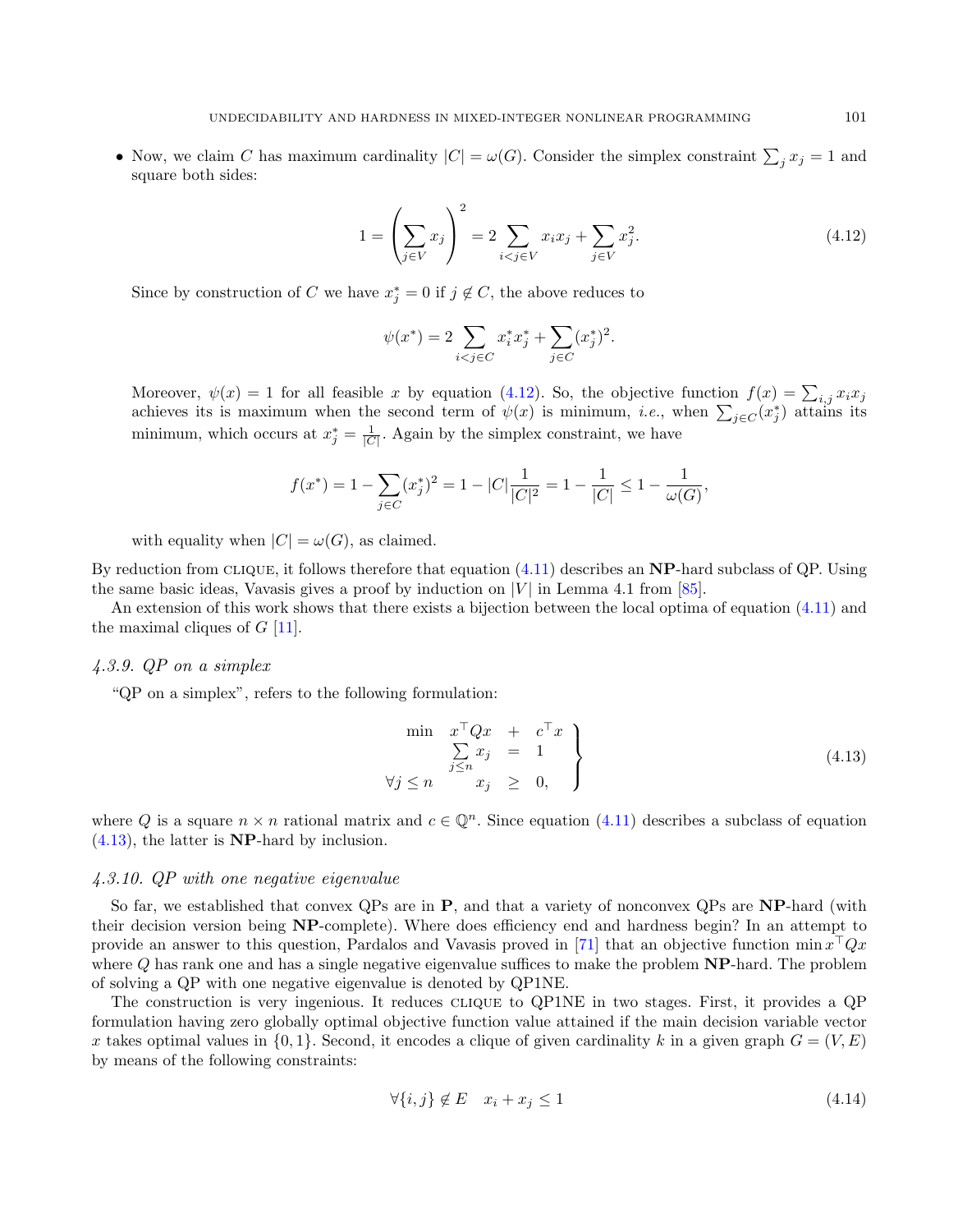$$
\sum_{j \in V} x_j = k \tag{4.15}
$$

$$
0 \le x \le 1. \tag{4.16}
$$

The rest of the formulation, which essentially ensures integrality of the decision variables, is as follows:

<span id="page-21-0"></span>
$$
\min \quad z - w^2 \tag{4.17}
$$

$$
w = \sum_{j \in V} 4^j x_j \tag{4.18}
$$

$$
z = \sum_{j \in V} 4^{2j} x_j + 2 \sum_{i < j} 4^{i+j} y_{ij} \tag{4.19}
$$

$$
\forall i < j \in V \quad y_{ij} \ge \max(0, x_i + x_j - 1). \tag{4.20}
$$

Equation  $(4.17)$  clearly is of rank one and has a single nonzero eigenvalue which is negative. Note that the definitions of  $w^2$  (by means of Eq. [\(4.18\)](#page-21-0)) and z in equation [\(4.19\)](#page-21-0) almost match: we should have  $y_{ij} = x_i x_j$  for them to be equal. Equations [\(4.16\)](#page-20-2), [\(4.20\)](#page-21-0), and [\(4.19\)](#page-21-0) ensure that z cannot be negative, which also holds for  $w^2$ since it is a square. A couple of technical lemmata ensure that the QP in equations  $(4.17)$ – $(4.20)$  has optimal value zero if the optimal solution is binary. Integrating the constraints equations  $(4.14)$ – $(4.16)$  encodes cluque in this QP so that G has a clique of cardinality k if the optimal objective function value is zero, as claimed.

### 4.3.11. Bilinear programming

The BILINEAR PROGRAMMING PROBLEM (BPP) reads as follows:

$$
\min \sum_{\substack{j \le n \\ Ax + By \ge b.}} \sum_{j \le n} x_j y_j \tag{4.21}
$$

The NP-hardness of BPP has been established in [\[7\]](#page-26-24), by a reduction from a problem in computational geometry called 2-Linear Separability (2LS), consisting in determining whether two sets of points in a Euclidean space can be separated by a piecewise linear curve consisting of two pieces. In turn, 2LS was proven NP-complete in [\[63\]](#page-27-32).

Bennett and Mangasarian show in [\[7\]](#page-26-24) that the 2LS reduces to one of three possible BPP formulations, all of which with general inequality constraints and non-negativity constraints on the decision variables.

### 4.3.12. An open question by Vavasis, settled by Matsui

In page 37 of [\[86\]](#page-28-20), Vavasis proposes as an open question whether the following QP:

<span id="page-21-1"></span>
$$
\begin{aligned}\n\min \quad & f(x) = (c^\top x + \gamma)(d^\top x + \delta) \\
& Ax \ge b\n\end{aligned}\n\tag{4.22}
$$

is  $NP$ -hard. Note that although equation  $(4.22)$  is a subclass of QP, which is itself an  $NP$ -hard problem, there is the possibility that this might be a tractable case. Equation  $(4.22)$ , however, was shown to be NP-hard in [\[62\]](#page-27-33).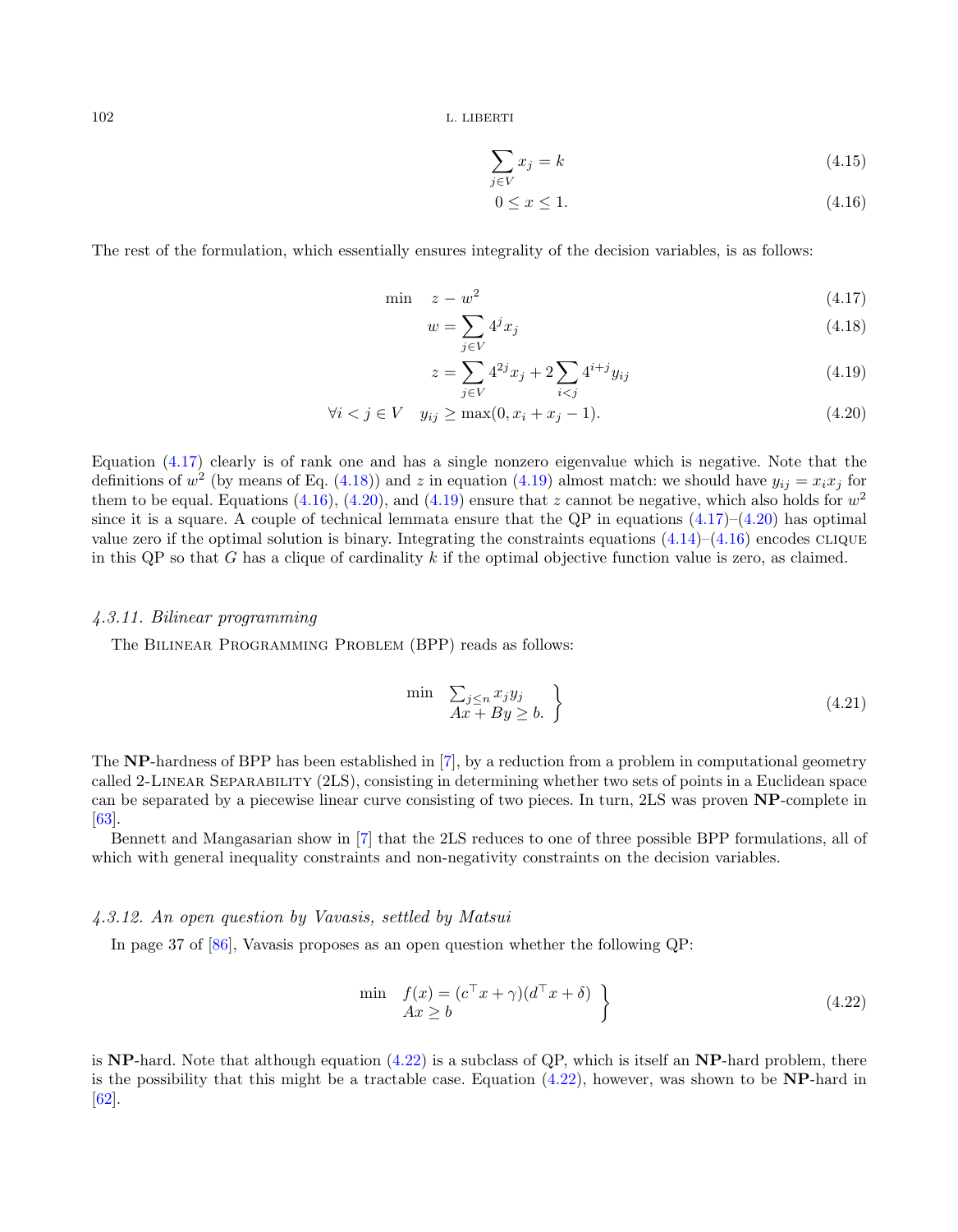The proof is constructed very ingeniously by borrowing the functional form  $\min x_1 - x_2^2$  from QP1NE. First, a reduction of the (NP-complete) SET PARTITION problem to the formulation

<span id="page-22-0"></span>
$$
\begin{array}{c}\n\min \quad & \sum_{i=1}^{n} \sum_{j=1}^{n} p^{i+j} y_{ij} - \left(\sum_{i=1}^{n} p^{i} x_{i}\right)^{2} \\
\text{Sx} = 1 \\
\forall i \neq j \leq n \quad y_{ij} \leq x_{i} \\
\forall i \neq j \leq n \quad y_{ij} \leq x_{j} \\
\forall i \neq j \leq n \quad y_{ij} \geq x_{i} + x_{j} - 1 \\
\forall i \leq n \quad y_{ii} = x_{i} \\
x \in [0, 1]^{n} \\
y \in [0, 1]^{n^{2}},\n\end{array} \tag{4.23}
$$

where p is any positive integer and  $Sx = 1$  is a set of constraints modelling SET PARTITION. This is achieved by showing that the objective function is positive if and only if there are fractional feasible solutions  $x'$  with  $0 < x'_i < 1$  for some  $i \leq n$ . The crucial point of the proof is that the linearization constraints  $x_i + x_j + 1 \leq y_{ij} \leq$  $\min(x_i, x_j)$  and  $y_{ii} = x_i$  are exact only for  $x \in \{0, 1\}$ . A technical (but easy to follow) argument shows that the objective function is positive at the optimum if and only if some fractional solution exists.

This proof is then extended to the generalization of equation [\(4.23\)](#page-22-0) where the objective function is replaced by a general function  $g(x_0, y_0)$  where  $x_0 = \sum_i p^i x_i$ ,  $y_0 = \sum_{i,j} p^{i+j} y_{ij}$  and two more conditions on  $x_0, y_0$  designed to endow g with positivity/negativity properties similar to that of the objective function of equation  $(4.23)$ . This new problem also has non-positive objective function value at the optimum if and only if the optimum is binary. This provides the reduction mechanism from SET PARTITION (encoded in the constraints  $Sx = 1$ ).

Finally, the function  $g(x_0, y_0) = (y_0 - p + 2p^{4n})^2 - 4p^{4n}x_0^2 - 4p^{8n}$  is shown to satisfy the requirements on g and also to factor as a product of two linear forms plus a constant, which provides the necessary form shown in equation [\(4.22\)](#page-21-1).

The same proof mechanism can also prove NP-hardness of the related problems

$$
\min \left\{ x_1 x_2 \mid Ax \ge b \right\} \tag{4.24}
$$

$$
\min\left\{x_1 - \frac{1}{x_2} \mid Ax \ge b\right\} \tag{4.25}
$$

$$
\min \left\{ \frac{1}{x_1} - \frac{1}{x_2} \mid Ax \ge b \right\}.
$$
\n(4.26)

#### 4.3.13. Establishing local minimality

The problem of deciding whether a given x is a local minimum of a QP or not has attracted quite a lot of attention in the late 1980s and early 1990s. There are at least three distinct proofs of this fact in the literature: in Problem 1 from  $[68]$ , in Section 3 from  $[70]$ , and in Section 5.1 from  $[85]$ . The first  $[68]$  reduces subsetsum to the problem of deciding whether a quadratic form over a translated simplex is negative, shown to be equivalent to unboundedness of a constrained quadratic form, and to the problem of deciding whether a given point is not a local optimum of a given QP. Moreover, [\[68\]](#page-28-16) also shows that deciding copositivity of a given matrix is co-NP-hard; it further proves co-NP-hardness of verifying that a point is not a local optimum in unconstrained minimization (of a polynomial of degree 4). The second [\[70\]](#page-28-21) presents a QP where a certain point is not a local minimum iff a given 3SAT instance is YES. The third  $[85]$  is based on an unconstrained variant of the Motzkin–Straus formulation, where the zero vector is a local minimum iff a given clique instance is NO.

These proofs all show that it is as hard to prove that a given point is not a local minimum of a QP as to show that a given NP-hard problem instance is YES. Implicitly, using the reduction transformation, this provides certificates for the NO instances of the QP local minimality problem (QPLOC) rather than for the YES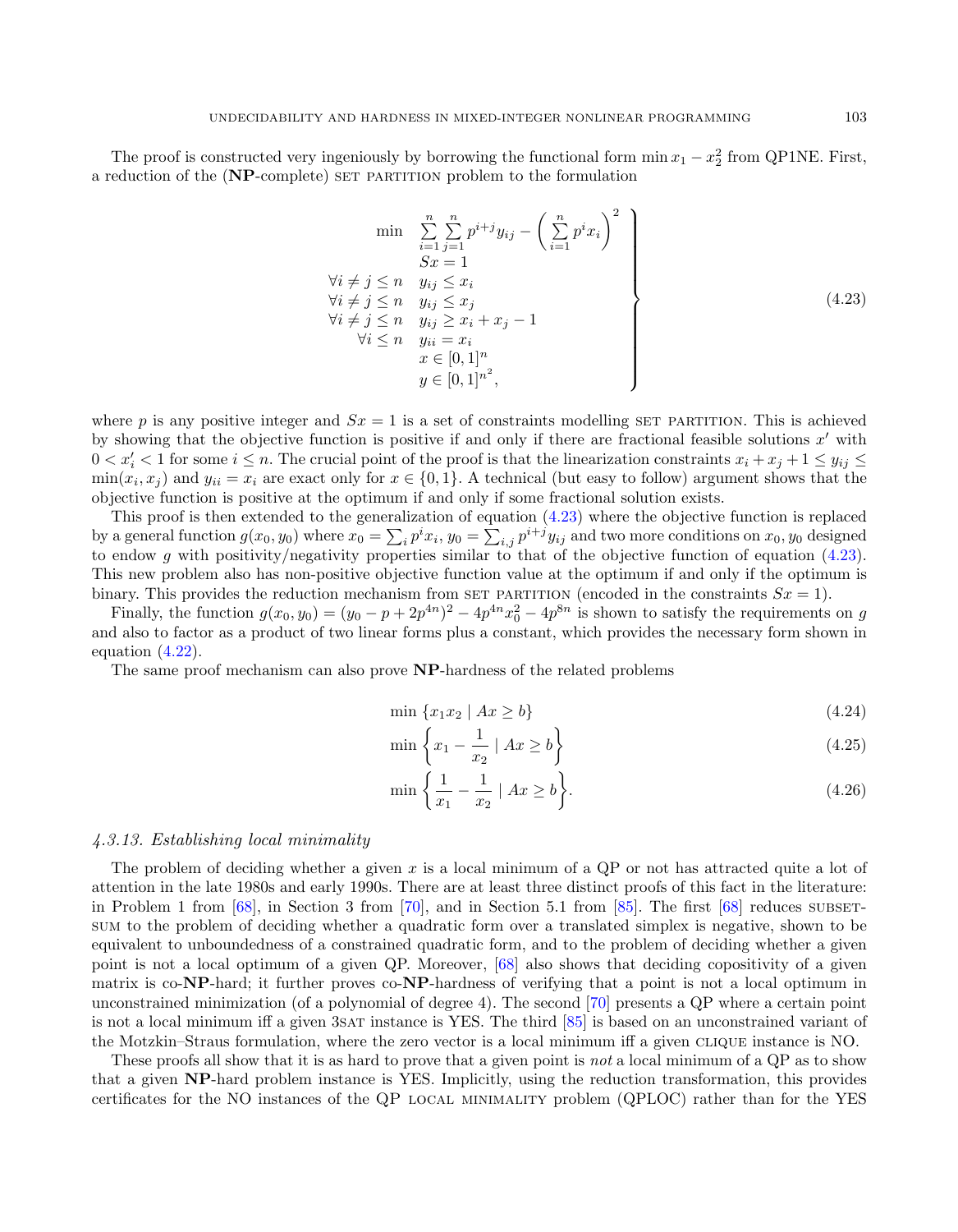instances. In computational complexity, this shows that QPLOC is co-NP-hard (see Sect. [4.1.5\)](#page-13-0) rather than NP-hard.

Currently, no-one knows whether  $NP = co-NP$ . Suppose we could prove that  $NP \neq co-NP$  (†). We know that  $P = co-P$  (the whole polynomially long trace of the algorithm provides a polynomially long certificate of both YES and NO instances). If  $P = NP$  then it would follow from  $P = co-P$  that  $NP = co-NP$ , a contradiction with (†), which would prove  $P \neq NP$ , the most famous open question in computer science and one of the most famous in mathematics.

It is interesting that many NP-hard problems have QP formulations, which proves that solving QPs is NPhard. However, verifying whether a given point is a local optimum is co-NP-hard. Looking in more depth, most of the NP-hardness reductions about QP actually reduce to deciding whether a given QP has optimal objective function value equal to zero or not. On the other hand, the co-NP-hardness reductions in [\[68,](#page-28-16) [70,](#page-28-21) [85\]](#page-28-7) all establish local optimality of a given solution vector. The former setting (testing the optimal objective function value) sometimes allows for clear dichotomies: for example, for the box-constrained QP in equation (8) from [\[68\]](#page-28-16), it is shown that there is a finite gap between the optimal value being zero or less than a finite negative value (this implies that the corresponding decision problem is actually in  $\bf NP$ ). In practice, a sufficiently close approximation to zero can be rounded to zero exactly, which means that a certificate for "equal to zero" can be exhibited. Moreover, a YES instance of a problem might have multiple certificates, each of which is mapped (through the reduction) to a different solution of the corresponding QP having the same objective function value. The latter setting (testing local optimality) is about a specific point. Since QP involves continuous functions of continuously varying variables, it is harder to find cases where gap separations are possible. Encoding a YES instance (possibly with multiple certificates) in the verification of optimality of a single point, moreover, intuitively seems to be a harder task.

### <span id="page-23-0"></span>4.4. General nonlinear programming

The general NLP formulation is like equation [\(1.1\)](#page-2-0) where  $Z = \emptyset$ . It obviously contains QP, so NLP is NPhard in general. Murty and Kabadi's proof of co-NP-hardness of verifying whether a given point is a local minimum (see previous section) uses the following formulation

$$
\min_{u} (u^2)^\top Q u^2,
$$

where  $u^2$  denotes the vector  $(u_1^2, \ldots, u_n^2)$ . This is a minimization of a quartic polynomial, and so it is not, strictly speaking, quadratic (although it is readily seen to be equivalent to the quadratic problem min  $x^{\top}Qx$ ). x≥0

In Section [3.5,](#page-9-0) we discussed undecidable NLP problems, so the hardness issue is somewhat moot. It is worth mentioning two hardness results in NLP: deciding whether a given function is convex, and optimization over the copositive cone. These two problems are related by the notion of convexity – which, according to Rockafellar, is the real barrier between easy and difficult optimization problems. Given any function, can we efficiently decide whether it is convex? If so, then we may hope to optimize it efficiently using a special-purpose algorithm for convex functions. Rockafellar's belief was doubly shattered by relatively recent results. On the one hand, the NP-hardness of deciding convexity of polynomials of 4th degree was proved in [\[1\]](#page-26-25). On the other hand, many NP-hard problems were shown to have natural copositive formulations [\[30\]](#page-27-13): copositive programs are convex NLPs where one of the constraints involves a description of the copositive cone.

### 4.4.1. Verifying convexity

The paper [\[72\]](#page-28-22) presents a list of open questions in the field of computational complexity in numerical optimization problems. Problem 6, due to Shor, reads as follows.

Given a degree-4 polynomial of  $n$  variables, what is the complexity of determining whether this polynomial describes a convex function [in their whole range]?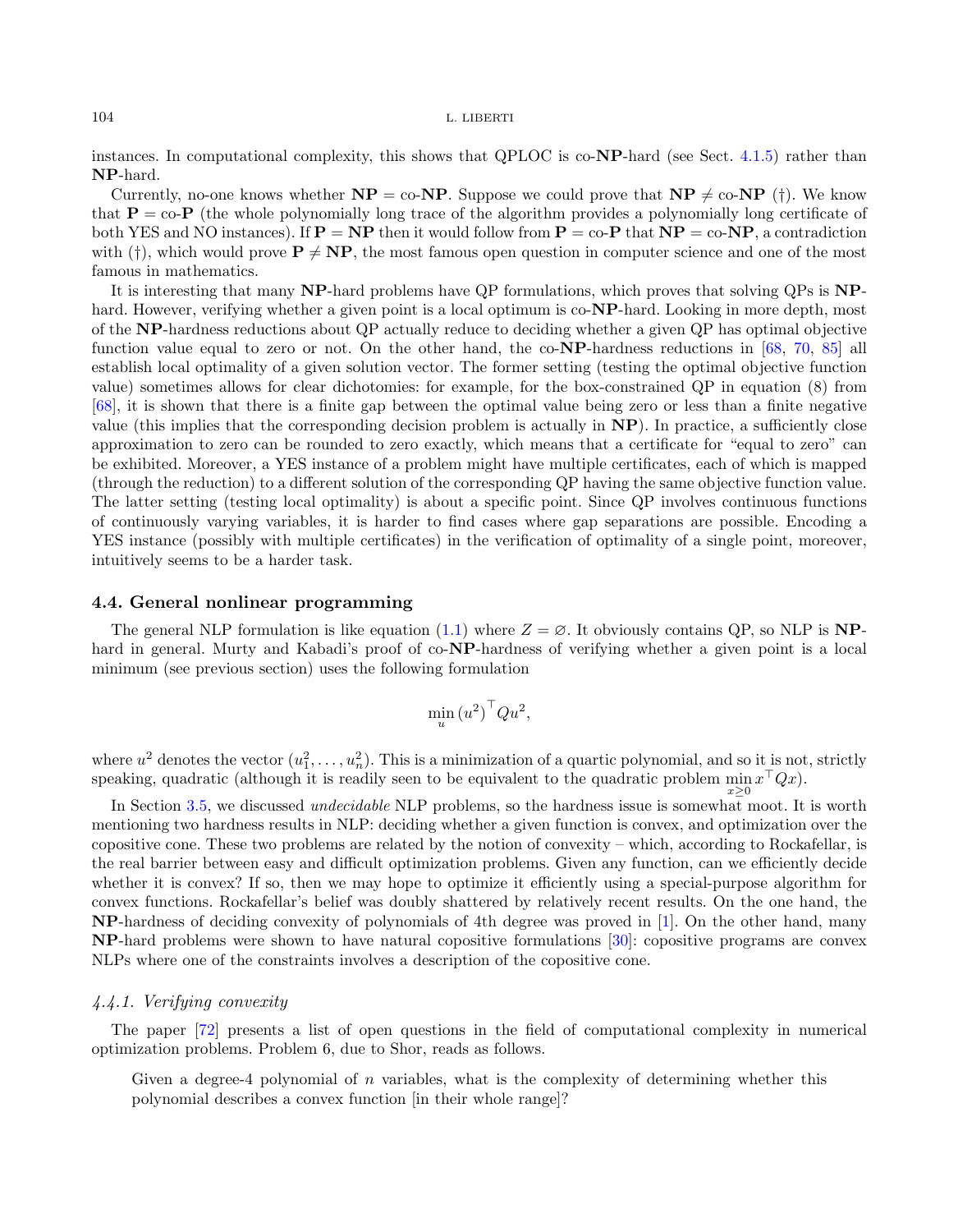Polynomials of degree smaller than 4 are easy to settle: degree-1 is linear and hence convex, degree-2 has constant Hessian which can be computed in polynomial time, and odd-degree polynomials are never convex (although they may be pseudo- or quasi-convex, see [\[52\]](#page-27-34), Thm. 13.11). Degree-4, the smallest open question, was settled in [\[1\]](#page-26-25).

The proof provided in [\[1\]](#page-26-25) reduces from the problem of determining whether a given *biquadratic form* 

$$
\sum_{\substack{i \leq j \\ k \leq \ell}} \alpha_{ijk\ell} x_i x_j y_k y_\ell
$$

is non-negative over all its range is strongly NP-hard by reduction from clique [\[57\]](#page-27-35) by way of the Motzkin– Straus formulation equation [\(4.11\)](#page-19-0). It shows how to construct a (variable) Hessian form from any biquadratic form such that the former is non-negative iff the latter is. This Hessian form allows the construction of a quartic polynomial that is convex over its range if the original biquadratic form is non-negative.

This result is extended also to deciding other forms of convexity: strict and strong convexity, as well as pseudo- and quasi-convexity.

### 4.4.2. The copositive cone

First, a square symmetric matrix A is *copositive* if  $x^{\top}Ax \geq 0$  for all  $x \geq 0$ . If we removed the non-negativity condition  $x > 0$ , we would retrieve a definition of A being PSD: while every PSD matrix is copositive, the converse is not true. Establishing copositivity of non-PSD matrices is NP-hard, as it involves verifying whether the optimal objective function value of the QP  $P \equiv \min\{x^{\top}Ax \mid x \ge 0\}$  is  $\ge 0$ , or either  $\lt 0$  or unbounded [\[68\]](#page-28-16).

We consider a variant of equation  $(4.13)$  where c is the zero vector (so the objective function is purely quadratic). This variant is called STANDARD QUADRATIC PROGRAMMING  $(StQP)$ . It is **NP**-hard by inclusion of equation [\(4.11\)](#page-19-0). The reformulation of the ( $NP$ -hard) StQP to a *convex* continuous NLP, reported here below, is a surprising result.

(a) We linearize each product  $x_ix_j$  occurring in the quadratic form  $x^\top Qx$  to a new variable  $X_{ij}$ . This yields

$$
\begin{array}{rcl}\n\min & Q \bullet X \\
\sum x_j & = & 1 \\
\forall j \leq n & x_j & \geq & 0 \\
X & = & x x^{\top},\n\end{array}
$$

where • denotes trace( $Q^{\top}X$ ). Note that  $X = xx^{\top}$  encodes the whole constraint set

$$
\forall i < j \le n \quad X_{ij} = x_i x_j.
$$

- (b) We square both sides of the simplex constraint  $\sum_j x_j = 1$  to obtain  $\sum_{i,j} x_i x_j = 1$ , which can be written as  $1 \bullet X = 1$ , where 1 is the all-one  $n \times n$  matrix.
- (c) We replace the (nonconvex) set  $C = \{X \mid X = xx^\top \land x \ge 0\}$  by its convex hull  $C = \text{conv}(C)$ . This yields

<span id="page-24-0"></span>
$$
\begin{array}{rcl}\n\min & Q \bullet X \\
\mathbf{1} \bullet X & = & 1 \\
X & \in & \mathcal{C}.\n\end{array}
$$
\n(4.27)

The set  $\mathcal C$  is a convex combination of rank-one matrices, and as such forms a convex cone.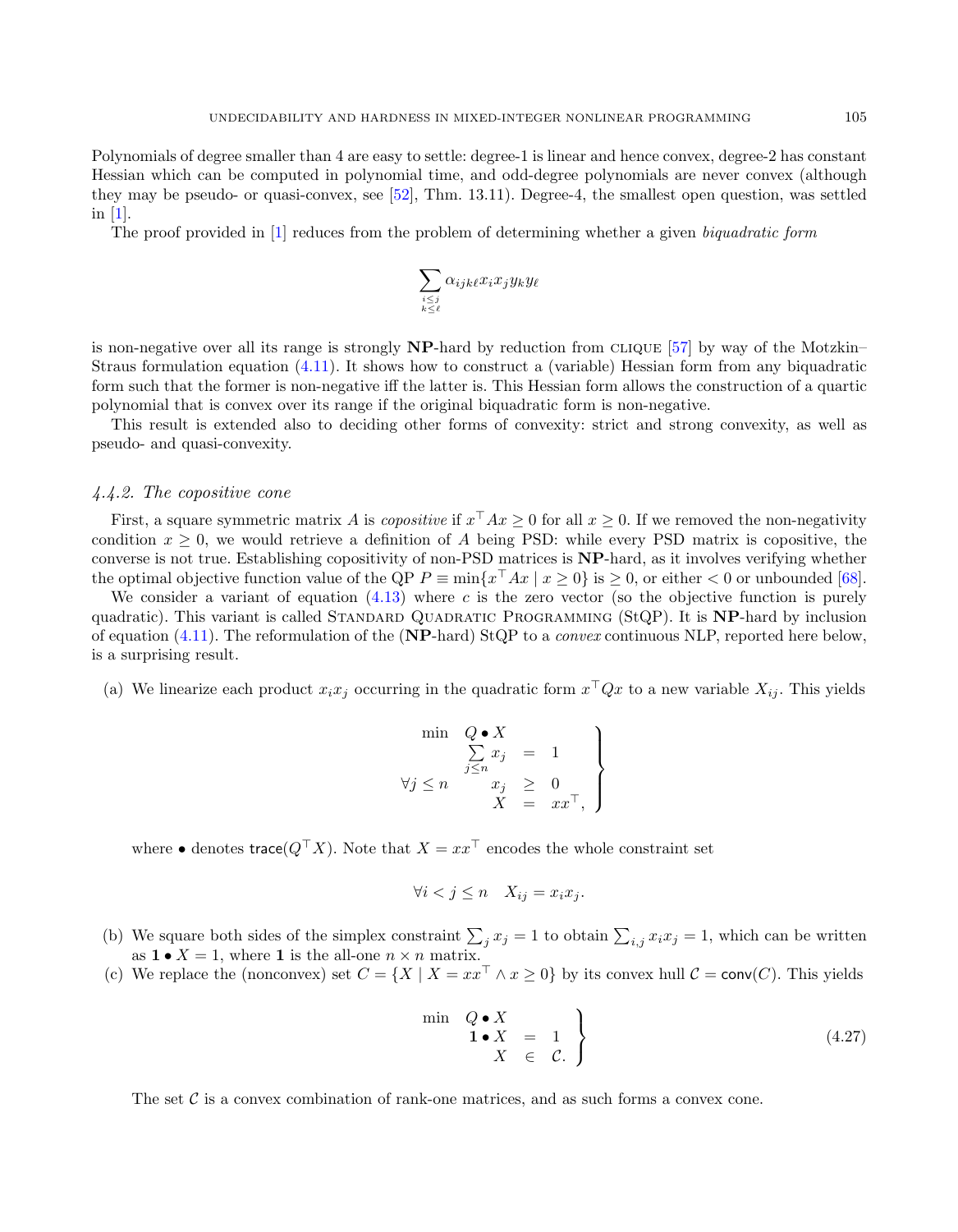(d) We write the dual of equation [\(4.27\)](#page-24-0):

<span id="page-25-1"></span>
$$
\begin{array}{rcl}\n\max & y \\
Q - y\mathbf{1} \in \mathcal{C}^*,\n\end{array}\n\bigg\} \tag{4.28}
$$

where  $\mathcal{C}^*$  is the dual cone of  $\mathcal{C}$ . Unlike the PSD cone, which is self-dual,  $\mathcal{C}^* \neq \mathcal{C}$ . In fact,  $\mathcal{C}^*$  turns out to be the cone of all copositive matrices:

$$
\mathcal{C}^* = \{ A \mid \forall x \ge 0 \ (x^\top A x \ge 0) \},
$$

see ([\[41\]](#page-27-36), Thm. 16.2.1) for a detailed proof. Both cones are convex and achieve strong duality. Again, equation [\(4.28\)](#page-25-1) is a convex NLP.

Convex NLPs are known to be "easy to solve", since every local optimum is also global: thus a local solution algorithm should immediately find the global optimum (this probably motivated Rockafellar to put the barrier of complexity in MP at the frontier of convexity and nonconvexity). Accordingly, equation  $(4.28)$  is surprising and unexpected. One might object that convex hulls naturally turn hard problem classes into tractable ones. For example, convex hulls of integer programs allow us to write MILP as LP; in general, however, the resulting LP involves an exponentially long description, thereby yielding an LP which is polytime solvable in its own (exponential) description size, and thus takes exponential time to be solved in function of the description size of the original MILP. Our own practical experience with most convex NLPs suggests that any reasonable local NLP solver would find their global optima efficiently. In view of equation [\(4.28\)](#page-25-1), the consequences would be formidable: are there efficient algorithms for NP-hard problems?

According to [\[12,](#page-26-8) [30\]](#page-27-13), no-one knows of an efficient algorithm for solving the convex NLP in equation [\(4.28\)](#page-25-1), exactly because of the copositive cone  $\mathcal{C}^*$ . The most common convex NLPs are defined over the non-negative orthant (or translations and/or scalings thereof). This cone has a very simple and compact description:  $\forall j \leq$  $n (x_i \geq 0)$ . The PSD cone  $\{A \mid A \succeq 0\}$  also has a compact description: it consists of all the square symmetric matrices with non-negative eigenvalues. Since we can test whether a given matrix is PSD in polytime ([\[79\]](#page-28-23), p. 1152), the polynomially long traces of the checking algorithm provide compact certificates for both YES and NO instances: this is the next best thing to an explicit formulation. Testing copositivity, however, is NP-hard, so there is little hope of achieving such compact descriptions for the copositive cone  $\mathcal{C}^*$ .

A different way to see this issue is to consider that convex NLPs over matrix cones are routinely solved by IPMs, the polytime analysis of which rest on the existence of some functions called "self-concordant barriers", which deviate the search path for the optimum away from the border of the cone. Barrier functions are used as penalty functions to be added to the objective function, which tend to infinity towards the boundary of the cone. Self-concordant barriers can be optimized efficiently using Newton's method. It seems that we know self-concordant barriers for many convex cones (orthants, PSD and more), but not for  $C^*$ . In [\[13\]](#page-26-26), an IPM-based heuristic is proposed to solve copositive programs such as [\[13\]](#page-26-26).

Yet another interpretation of the complexity inherent in the copositive cone is the classification of extremal matrices of copositive cones of small dimension, pursued in [\[46\]](#page-27-37). This paper emphasizes that the description complexity of these extreme rays increases dramatically as the dimension increases.

### 5. Conclusion

<span id="page-25-0"></span>We reviewed some MINLP results from the point of view of computability and complexity. We introduced the basic notions of decidability and computational complexity, and then applied them to problems modelled naturally as MINLP or some of its subclasses. While this is by no means a complete survey, we mentioned where to find additional information. We hope this paper will help clarify doubts – but also raise questions and draw attention to some of the theoretical issues related to MINLP.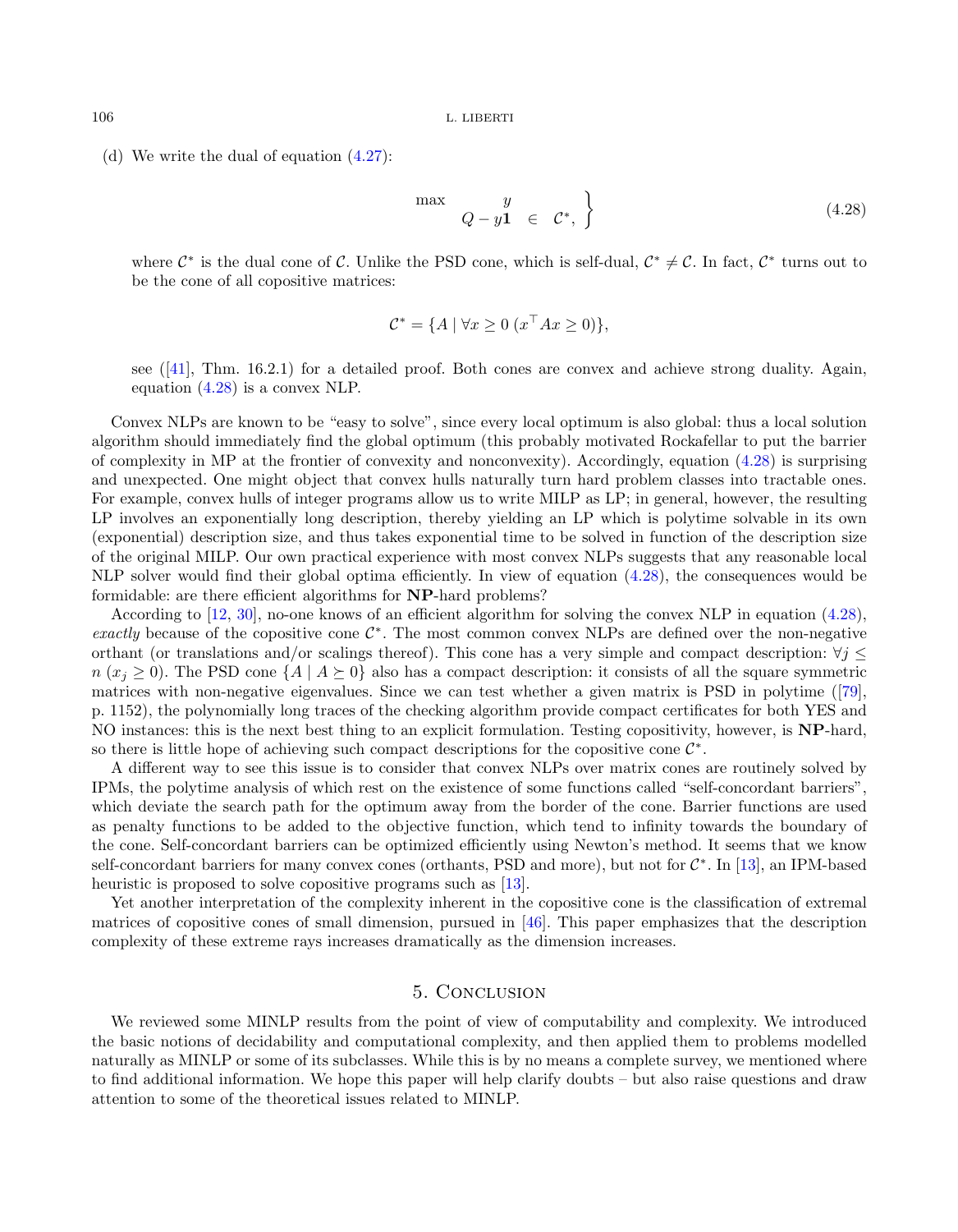Acknowledgements. I am grateful to the scientific committee of the Aussois Combinatorial Optimization Workshop (C.O.W.) 2017 for inviting me to give the opening tutorial talk (which forced me to study computability and complexity through the Christmas break 2016), as well as to R. Mahjoub for having invited this survey to be published on RAIRO-RO. I am grateful to F. Raimondi and F. Roda for a 20-year long (and counting) discussion on incompleteness and undecidability, and to S. Iwata for bringing the paper [\[62\]](#page-27-33) to my attention. I am also grateful to two referees for helping me improve the style and presentation of the material: without them, you would have found odd personal comments and anecdotes strewn all around the place, and the whole paper written in the first singular personal pronoun. Apparently, the unwritten standards of scientific writing, which I know and abide by, but thought could be a matter of personal choice in an invited survey, are in fact vigorously enforced (trust me). This paper has received funding from the European Union's Horizon 2020 research and innovation programme under the Marie Sklodowska-Curie grant agreement no. 764759 (ITN "MINOA").

### **REFERENCES**

- <span id="page-26-25"></span>[1] A. Ahmadi, A. Olshevsky, P. Parrilo and J. Tsitsiklis, NP-hardness of deciding convexity of quartic polynomials and related problems. Math. Program. 137 (2013) 453–476.
- <span id="page-26-22"></span>[2] M. Aigner, Turán's graph theorem. Am. Math. Mon.  $102$  (1995) 808-816.
- <span id="page-26-14"></span>[3] M. Bardet, J.C. Faugère and B. Salvy, On the complexity of Gröbner basis computation of semi-regular overdetermined algebraic equations, in Proceedings of International Conference on Polynomial System Solving (2004).
- <span id="page-26-10"></span>[4] S. Basu, R. Pollack and M.-F. Roy, Algorithms, in Real Algebraic Geometry. Springer, New York (2006).
- <span id="page-26-11"></span>[5] N. Beeker, S. Gaubert, C. Glusa and L. Liberti, Is the distance geometry problem in NP?, in Distance Geometry: Theory,
- <span id="page-26-5"></span>Methods, and Applications. Edited by A. Mucherino, C. Lavor, L. Liberti and N. Maculan. Springer, New York (2013) 85–94. [6] P. Belotti, C. Kirches, S. Leyffer, J. Linderoth, J. Luedtke and A. Mahajan, Mixed-integer nonlinear optimization. Acta Numer. 22 (2013) 1–131.
- <span id="page-26-24"></span>[7] K. Bennett and O. Mangasarian, Bilinear separation of two sets in n-space. Comput. Optim. Appl. 2 (1993) 207–227.
- <span id="page-26-3"></span>[8] D. Bienstock, Computational study of a family of mixed-integer quadratic programming problems. Math. Program. **74** (1996) 121–140.
- <span id="page-26-21"></span>[9] D. Bienstock and A. Michalka, Polynomial solvability of variants of the trust-region subproblem, in Vol. 25 of SODA. Proceedings of the 25th Annual ACM Symposium on Discrete Algorithms. ACM, Philadelphia (2014) 380–390.
- <span id="page-26-9"></span>[10] L. Blum, M. Shub and S. Smale, On a theory of computation and complexity over the real numbers: NP-completeness, recursive functions, and universal machines. Bull. Am. Math. Soc. 21 (1989) 1–46.
- <span id="page-26-23"></span>[11] I. Bomze, Evolution towards the maximum clique. J. Glob. Optim. 10 (1997) 143–164.
- <span id="page-26-8"></span>[12] I. Bomze, Copositive optimization — recent developments and applications. Eur. J. Oper. Res. 216 (2012) 509–520.
- <span id="page-26-26"></span>[13] I. Bomze, M. Dür, E.D. Klerk, C. Roos, A. Quist and T. Terlaky, On copositive programming and standard quadratic optimization problems. J. Glob. Optim. 18 (2000) 301–320.
- <span id="page-26-2"></span>[14] C. Bragalli, C. D'Ambrosio, J. Lee, A. Lodi and P. Toth, On the optimal design of water distribution networks: a practical MINLP approach. Optim. Eng. 13 (2012) 219–246.
- <span id="page-26-20"></span>[15] U. Brandes, D. Delling, M. Gaertler, R. Görke, M. Hoefer, Z. Nikoloski, D. Wagner, On modularity clustering. IEEE Trans. Knowl. Data Eng. 20 (2008) 172–188.
- <span id="page-26-1"></span>[16] M. Bruglieri and L. Liberti, Optimal running and planning of a biomass-based energy production process. Energy Policy 36 (2008) 2430–2438.
- <span id="page-26-12"></span>[17] B. Buchberger, Bruno Buchberger's PhD Thesis 1965: an algorithm for finding the basis elements of the residue class ring of a zero-dimensional polynomial ideal. J. Symb. Comput. 41 (2006) 475–511.
- <span id="page-26-6"></span>[18] S. Burer and A. Letchford, Non-convex mixed-integer nonlinear programming: a survey. Surv. Oper. Res. Manag. Sci. 17 (2012) 97–106.
- <span id="page-26-0"></span>[19] S. Cafieri, L. Liberti, F. Messine and B. Nogarede, Optimal design of electrical machines: mathematical programming formulations. COMPEL 32 (2013) 977–996.
- <span id="page-26-13"></span>[20] Y.-J. Chang and B. Wah, Polynomial Programming Using Gröbner Bases. Technical Report, University of Illinois at Urbana-Champaign (1994).
- <span id="page-26-15"></span>[21] D. Cifuentes and P. Parrilo, Exploiting chordal structure in polynomial ideas: a Gröbner basis approach. SIAM J. Discrete Math. 30 (2016) 1534–1570.
- <span id="page-26-18"></span>[22] A. Cobham, The intrinsic computational difficulty of functions, Logic, Methodology and Philosophy of Science, edited by Y. Bar-Hillel. North-Holland, Amsterdam (1965) 24–30.
- <span id="page-26-16"></span>[23] G. Collins, Quantifier elimination for real closed fields. ACM SIGSAM Bull. 8 (1974) 80–90.
- <span id="page-26-19"></span>[24] S. Cook, The complexity of theorem-proving procedures, in Proc. of STOC '71 Proceedings of the third annual ACM symposium on Theory of computing. New York (1971) 151–158.
- <span id="page-26-17"></span>[25] P. Cousot and R. Cousot, Abstract interpretation: a unified lattice model for static analysis of programs by construction of approximations of fixed points. Princ. Program. Lang. 4 (1977) 238–252.
- <span id="page-26-4"></span>[26] C. D'Ambrosio, Application-oriented mixed integer non-linear programming. 4OR 8 (2010) 319–322.
- <span id="page-26-7"></span>[27] C. D'Ambrosio and A. Lodi, Mixed-integer nonlinear programming tools: a practical overview. 4OR 9 (2011) 329–349.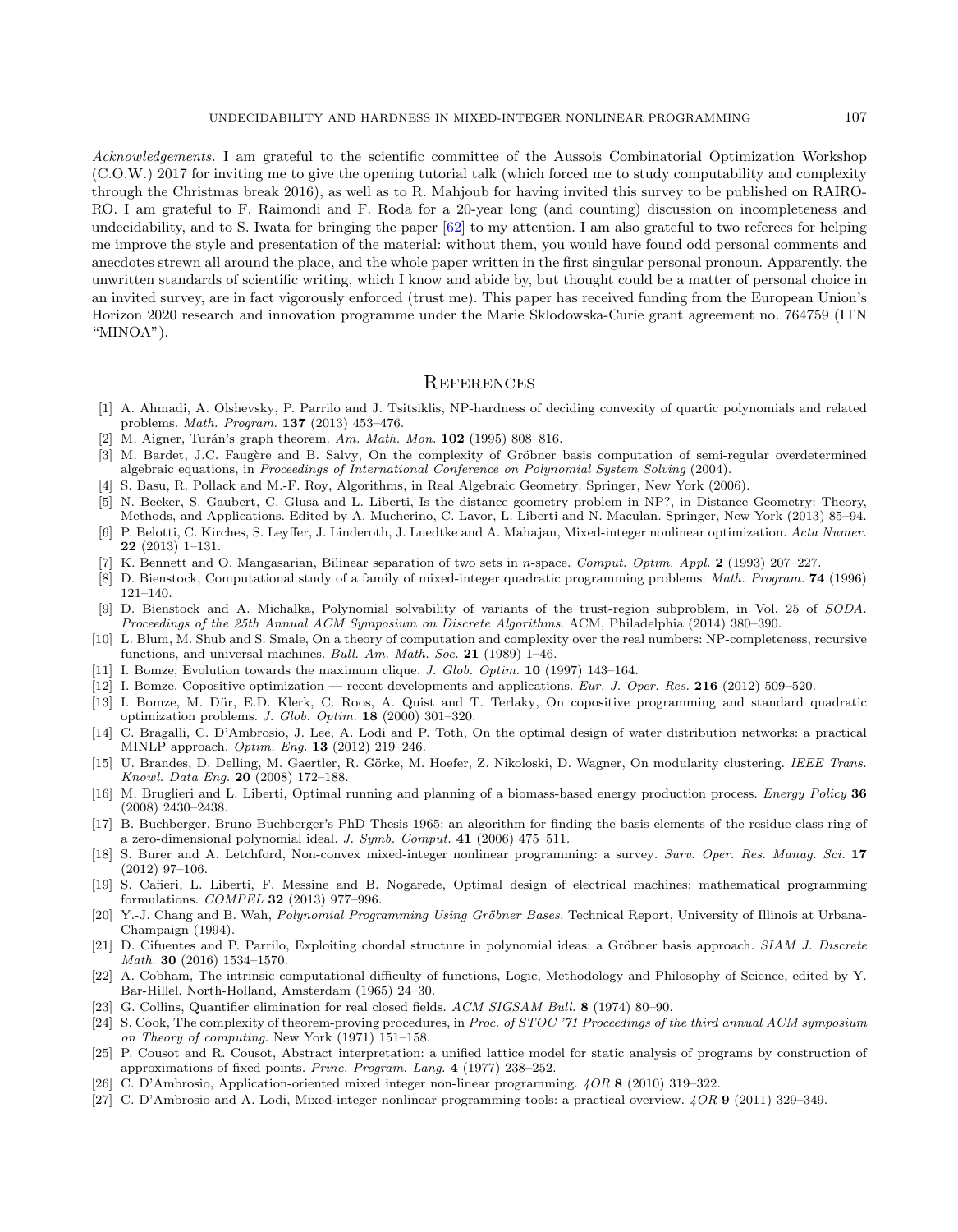- <span id="page-27-21"></span>[28] M. Davis, Arithmetical problems and recursively enumerable predicates. J. Symb. Logic 18 (1953) 33–41.
- <span id="page-27-22"></span>[29] M. Davis, H. Putnam and J. Robinson, The decision problem for exponential Diophantine equations. Ann. Math. 74 (1961) 425–436.
- <span id="page-27-13"></span>[30] M. Dür, Copositive programming — a survey, in Recent Advances in Optimization and its Applications in Engineering, edited by M. Dür et al. Springer, Heidelberg  $(2010)$ .
- <span id="page-27-28"></span>[31] J. Edmonds, Paths, trees and flowers. Can. J. Math. **17** (1965) 449-467.
- <span id="page-27-0"></span>[32] C. Floudas, Nonlinear and Mixed-Integer Optimization: Fundamentals and Applications. Oxford University Press, New York (1995).
- <span id="page-27-12"></span>[33] C. Floudas, Deterministic Global Optimization. Kluwer Academic Publishers, Dordrecht (2000).
- <span id="page-27-18"></span>[34] T. Franzen, Gödel's Theorem: An Incomplete Guide to I1 Use and Abuse. Peters, Wellesley (2005).
- <span id="page-27-19"></span>[35] S. Gao, A. Platzer and E. Clarke, Quantifier elimination over finite fields using Gröbner bases, edited by F. Winkler. Algebraic Informatics. Vol. 6742 of Lect. Note Comput. Sci. Springer, New York (2011) 140–157.
- <span id="page-27-20"></span>[36] K. Gödel, Über formal unentscheidbare Sätze der Principia Mathematica und verwandter Systeme, I. Monatshefte Math. Phys. 38 (1930) 173–198.
- <span id="page-27-1"></span>[37] I. Grossmann, Mixed-integer programming approach for the synthesis of integrated process flowsheets. Comput. Chem. Eng. 9 (1985) 463–482.
- <span id="page-27-2"></span>[38] I. Grossmann (Ed.), Global Optimization in Engineering Design. Kluwer Academic Publishers, Dordrecht (1996).
- <span id="page-27-11"></span>[39] I. Grossmann and Z. Kravanja, Mixed-integer nonlinear programming: a survey of algorithms and applications, edited by L. Biegler, T. Coleman, A. Conn and F. Santosa. Large-Scale Optimization with Applications, Part II: Optimal Design and Control. Springer (1997) 73–100.
- <span id="page-27-16"></span>[40] K. Hägglöf, P. Lindberg and L. Svensson, Computing global minima to polynomial optimization problems using Gröbner bases. J. Glob. Optim. 7 (1995) 115–125.
- <span id="page-27-36"></span>[41] M. Hall, Combinatorial Theory, 2nd edn. Wiley, New York (1986).
- <span id="page-27-6"></span>[42] I. Harjunkoski, T. Westerlund, R. Pörn and H. Skrifvars, Different transformations for solving nonconvex trim-loss problem by MINLP. Eur. J. Oper. Res. 105 (1998) 594–603.
- <span id="page-27-31"></span>[43] R. Helgason, J. Kennington and H. Lall, A polynomially bounded algorithm for a singly constrained quadratic program. Math. Program. 18 (1980) 338–343.
- <span id="page-27-10"></span>[44] R. Hemmecke, M. Köppe, J. Lee and R. Weismantel, Nonlinear integer programming, 50 Years of Integer Programming, edited by M. Jünger, T. Liebling, D. Naddef, G. Nemhauser, W. Pulleyblank, G. Reinelt, G. Rinaldi and L. Wolsey. Springer, Berlin (2010) 561–618.
- <span id="page-27-26"></span>[45] H. Hijazi and L. Liberti, Constraint qualification failure in action. Oper. Res. Lett. 44 (2016) 503-506.
- <span id="page-27-37"></span>[46] R. Hildebrand, The extreme rays of the  $5 \times 5$  copositive cone. *Linear Algebra Appl.* **437** (2012) 1538–1547.
- <span id="page-27-15"></span>[47] D. Hochbaum, Complexity and algorithms for nonlinear optimization problems.  $4OR$  3 (2005) 171–216.
- <span id="page-27-27"></span>[48] R. Jeroslow, There cannot be any algorithm for integer programming with quadratic constraints. Oper. Res. 21 (1973) 221–224.
- <span id="page-27-24"></span>[49] J. Jones, Universal Diophantine equation. J. Symb. Logic 47 (1982) 549-571.
- <span id="page-27-7"></span>[50] J. Kallrath, Cutting circles and polygons from area-minimizing rectangles. J. Glob. Optim. **43** (2009) 299–328.
- <span id="page-27-29"></span>[51] R. Karp, Reducibility among combinatorial problems. Complexity of computer computations, edited by R. Miller and W. Thatcher. Vol. 5 of IBM Research Symposia. Plenum, New York (1972) 85–104.
- <span id="page-27-34"></span>[52] J.-B. Lasserre, An Introduction to Polynomial and Semi-Algebraic Optimization. Cambridge University Press, Cambridge  $(2015)$ .
- <span id="page-27-8"></span>[53] J. Lee and S. Leyffer (Eds.), Mixed integer nonlinear programming. Vol. 154 of IMA. Springer, New York (2012).
- <span id="page-27-14"></span>[54] L. Liberti, Reformulations in mathematical programming: definitions and systematics. RAIRO-RO 43 (2009) 55–86.
- <span id="page-27-30"></span>[55] L. Liberti and C. Lavor, Open research areas in distance geometry, Open Problems in Optimization, edited by A. Migalas and P. Pardalos. Springer, New York (2018).
- <span id="page-27-25"></span>[56] L. Liberti and F. Marinelli, Mathematical programming: turing completeness and applications to software analysis. J. Comb. Optim. 28 (2014) 82–104.
- <span id="page-27-35"></span>[57] C. Ling, J. Nie, L. Qi and Y. Ye, Biquadratic optimization over unit spheres and semidefinite programming relaxations. SIAM J. Optim. 20 (2009) 1286–1310.
- <span id="page-27-4"></span>[58] C. Lizon, C. D'Ambrosio, L. Liberti, M.L. Ravalec and D. Sinoquet, A mixed-integer nonlinear optimization approach for well placement and geometry, in Proceedings of the 14th European Conference on the Mathematics of Oil Recovery. Vol. XIV of ECMOR, Houten. EAGE (2014) A38.
- <span id="page-27-17"></span>[59] R. Lyndon, Notes on logic. Number 6 in Mathematical Studies. Van Nostrand, New York (1966).
- <span id="page-27-9"></span>[60] N. Maculan, P. Michelon and J. MacGregor Smith, Bounds on the Kissing Numbers in  $\mathbb{R}^n$ : Mathematical Programming Formulations. Technical Report, University of Massachusetts, Amherst, USA (1996).
- <span id="page-27-23"></span>[61] Y. Matiyasevich, Enumerable sets are Diophantine. Sov. Math. Dokl. 11 (1970) 354–357.
- <span id="page-27-33"></span>[62] T. Matsui, NP-hardness of linear multiplicative programming and related problems. J. Glob. Optim. 9 (1996) 113–119.
- <span id="page-27-32"></span>[63] N. Megiddo, On the complexity of polyhedral separability. *Discrete Comput. Geom.* **3** (1988) 325–337.
- <span id="page-27-5"></span>[64] L. Mencarelli, Y. Sahraoui and L. Liberti, A multiplicative weights update algorithm for MINLP. EURO J. Comput. Optim. 5 (2017) 31–86.
- <span id="page-27-3"></span>[65] F. Messine, B. Nogarede and J.-L. Lagouanelle, Optimal design of electromechanical actuators: a new method based on global optimization. IEEE Trans. Magn. 34 (1998) 299–307.